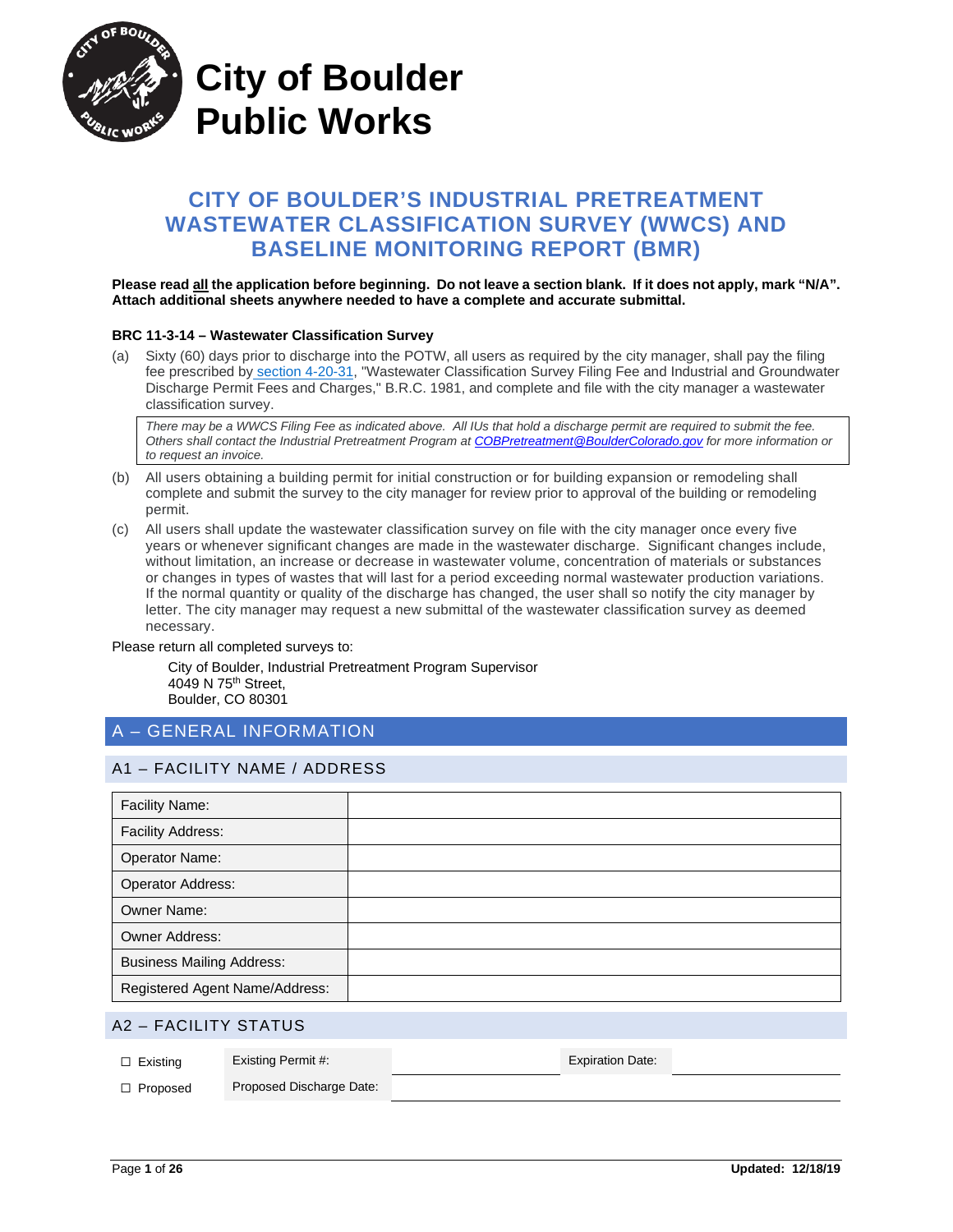### A3 – CONTACT INFORMATION

|                              | Name | Title | Phone / Email | Signatory |
|------------------------------|------|-------|---------------|-----------|
| Authorized Representative:   |      |       |               |           |
| Facility Contact (everyday): |      |       |               |           |
| Finance Contact (billing):   |      |       |               |           |
| Other(s):                    |      |       |               |           |
|                              |      |       |               |           |

*BRC 11-3-3 – Authorized representative of industrial users* means either a principal executive officer of at least the level of vice president, if the industrial user is a corporation; a general partner or proprietor, if the industrial user is a partnership or proprietorship; or a duly authorized representative, if such representative is responsible for the overall operation of the facilities from which any direct or indirect discharge originates.

#### A4 – ENVIRONMENTAL PERMITS

List all Federal, State, or Local environmental permits:

| Type (Air, RCRA,<br>Stormwater, etc) | Federal, State,<br>or Local | Permit No (if<br>applicable) | <b>Effective Date</b> | <b>Expiration Date</b> | <u>In</u><br>Compliance? |
|--------------------------------------|-----------------------------|------------------------------|-----------------------|------------------------|--------------------------|
|                                      |                             |                              |                       |                        |                          |
|                                      |                             |                              |                       |                        |                          |
|                                      |                             |                              |                       |                        |                          |
|                                      |                             |                              |                       |                        |                          |

# B – BUSINESS ACTIVITY

#### B1 – DESCRIPTION

Give a brief description of all operations at this facility including primary products or services (attach additional sheets if necessary):

### B2 – NAICS / SIC

Indicate applicable North American Industry Classification System (NAICS) for all processes: use Standard Industrial Classification (SIC) if NAICS is unknown

| Process: | <b>NAICS</b><br>(https://www.census.gov/eos/www/naics/) | <b>SIC</b><br>(https://www.osha.gov/pls/imis/sicsearch.html) |
|----------|---------------------------------------------------------|--------------------------------------------------------------|
|          |                                                         |                                                              |
|          |                                                         |                                                              |
|          |                                                         |                                                              |
|          |                                                         |                                                              |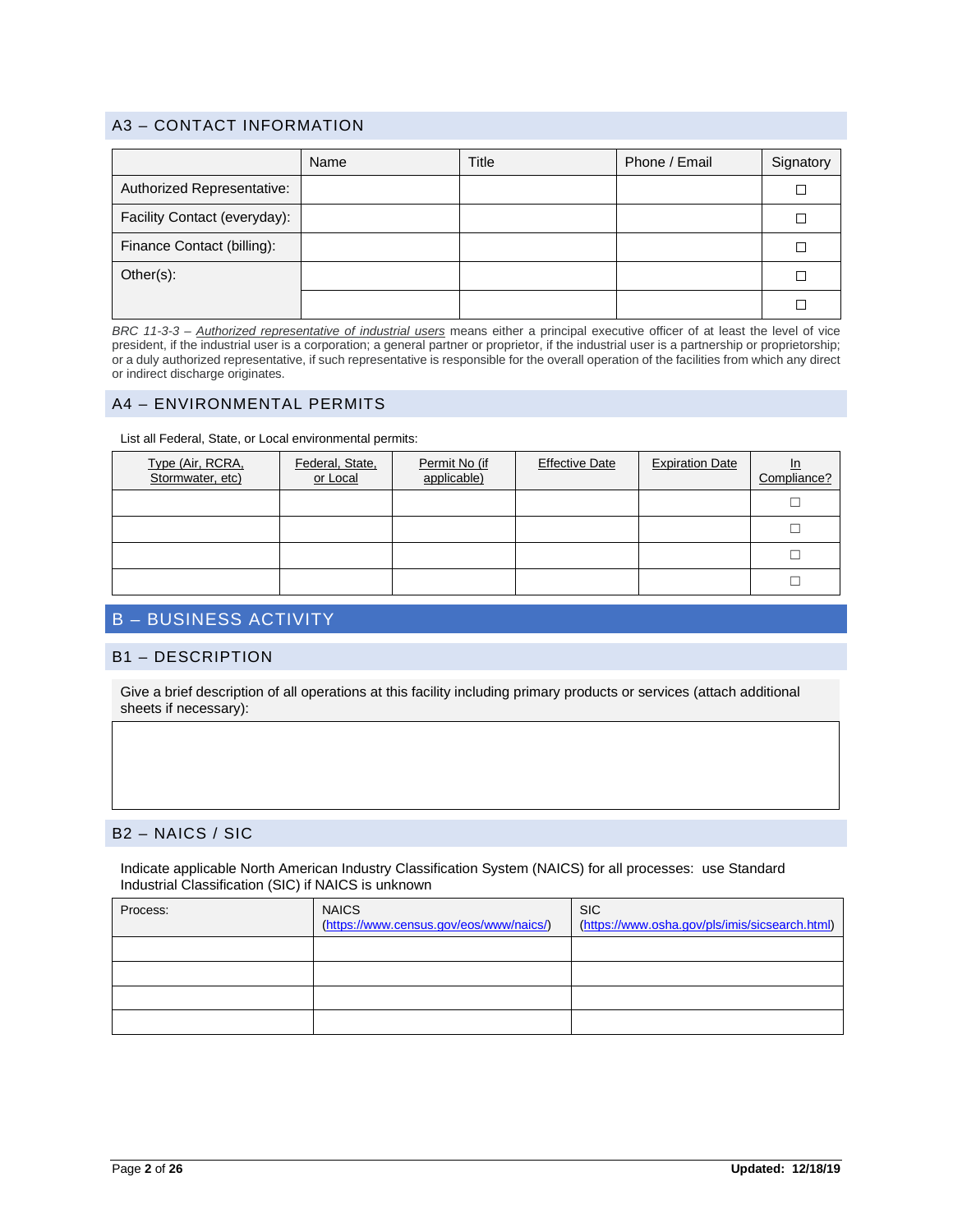#### B3 – ACTIVITIES

If your facility employs or will be employing processes in any of the industrial categories or business activities listed below (regardless of whether they generate wastewater, waste sludge, or hazardous wastes), place a check beside the category of business activity. (Check ALL that apply.)

| □   | 40<br>CFR                                                   | <b>Category</b>                                            |  |  |  |
|-----|-------------------------------------------------------------|------------------------------------------------------------|--|--|--|
|     | 449                                                         | Airport Deicing                                            |  |  |  |
|     | 467                                                         | Aluminum Forming                                           |  |  |  |
|     | 433                                                         | Anodizing                                                  |  |  |  |
|     | 427                                                         | Asbestos Manufacturing                                     |  |  |  |
|     |                                                             | Assembly                                                   |  |  |  |
|     | 461                                                         | <b>Battery Manufacturing</b>                               |  |  |  |
|     |                                                             | Biotechnology                                              |  |  |  |
|     |                                                             | Can Making                                                 |  |  |  |
|     | 407                                                         | Canned/Preserved Fruit/Vegetable Processing                |  |  |  |
|     | 408                                                         | Canned / Preserved Seafood                                 |  |  |  |
|     | 458                                                         | Carbon Black Manufacturing                                 |  |  |  |
|     |                                                             | Cellulose Products Manufacturing                           |  |  |  |
|     | 411                                                         | <b>Cement Manufacturing</b>                                |  |  |  |
|     | 437                                                         | Centralized Waste Treatment (CWT)                          |  |  |  |
|     | 433                                                         | Chemical Etching and Milling                               |  |  |  |
|     |                                                             | <b>Chemical Manufacturing</b>                              |  |  |  |
|     |                                                             | Chlorine / Chlorinated Hydrocarbons                        |  |  |  |
|     | 434                                                         | Coal Mining                                                |  |  |  |
|     | 433                                                         | Coatings on Metal Substrate                                |  |  |  |
|     | 465                                                         | Coil Coating *                                             |  |  |  |
|     | 412                                                         | Concentrated Animal Feeding Operation / Feedlots<br>(CAFO) |  |  |  |
|     | 451<br>Concentrated Aquatic Animal Production (Aquaculture) |                                                            |  |  |  |
|     | 450                                                         | Construction / Development                                 |  |  |  |
|     |                                                             | <b>Cooling Towers</b>                                      |  |  |  |
|     | 468                                                         | Copper Forming*                                            |  |  |  |
|     | 405                                                         | Dairy Product Processing / Manufacturing                   |  |  |  |
|     | 441                                                         | <b>Dental Office</b>                                       |  |  |  |
|     |                                                             | <b>Drinking Water Treatment Plant Residuals</b>            |  |  |  |
|     |                                                             | Education / Vocation                                       |  |  |  |
| 469 |                                                             | Electric / Electronic Components Manufacturing             |  |  |  |
|     | 413/433                                                     | Electroplating                                             |  |  |  |
|     | 433                                                         | <b>Electroless Plating</b>                                 |  |  |  |
|     | 457                                                         | <b>Explosives Manufacturing</b>                            |  |  |  |
|     |                                                             | Explosives / Flammables On Site                            |  |  |  |
|     | 424                                                         | <b>Ferroalloy Manufacturing</b>                            |  |  |  |
|     | 418                                                         | Fertilizer Manufacturing                                   |  |  |  |
|     |                                                             | Food Processing                                            |  |  |  |
|     |                                                             | Gas / Fuel Stations                                        |  |  |  |
|     | 426                                                         | <b>Glass Manufacturing</b>                                 |  |  |  |
|     | 406                                                         | Grain Mills                                                |  |  |  |
|     | 454                                                         | Gum / Wood Chemicals Manufacturing                         |  |  |  |
|     | 460                                                         | Hospital / Medical Care                                    |  |  |  |
|     |                                                             | <b>Unused Pharmaceutical Disposal</b>                      |  |  |  |
|     |                                                             | Industrial Container / Drum Cleaning                       |  |  |  |
|     | 447                                                         | Ink Formulation                                            |  |  |  |
|     | 415                                                         | Inorganic Chemicals Manufacturing                          |  |  |  |

| □ | 40<br><b>CFR</b> | <b>Category</b>                                                          |
|---|------------------|--------------------------------------------------------------------------|
|   | 420              | Iron / Steel Manufacturing *                                             |
|   |                  | Laboratory                                                               |
|   | 445              | Landfill                                                                 |
|   |                  | Laundry / Dry Cleaning                                                   |
|   |                  | Laundry - Industrial                                                     |
|   | 425              | Leather Tanning / Finishing                                              |
|   |                  | Machine Shop                                                             |
|   |                  | Manufacturing (not otherwise listed)                                     |
|   |                  | Marijuana (MIP, Testing, or Grow Only) [not<br>dispensaries]             |
|   | 432              | Meat / Poultry Products                                                  |
|   | 433              | <b>Metal Finishing</b>                                                   |
|   | 464              | Metal Molding / Casting (Foundries) *                                    |
|   | 438              | Metal Products / Machinery                                               |
|   | 436              | Mineral Mining / Processing                                              |
|   | 471              | Nonferrous Metals Forming/Metal Powders *                                |
|   | 421              | Nonferrous Metals Manufacturing *                                        |
|   |                  | Office Unit                                                              |
|   | 435              | Oil / Gas Extraction                                                     |
|   | 440              | Ore Mining / Dressing (Hard Rock Mining)                                 |
|   | 414              | Organic Chemicals / Plastics / Synthetic Fibers<br>(OCPSF) Manufacturing |
|   | 446              | Paint Formulating                                                        |
|   |                  | Paint / Stripping / Finishing                                            |
|   | 443              | Paving / Roofing Manuf. (Tar / Asphalt)                                  |
|   | 455              | <b>Pesticide Chemical</b>                                                |
|   | 419              | Petroleum Refining                                                       |
|   | 439              | <b>Pharmaceutical Manufacturing</b>                                      |
|   | 422              | Phosphate Manufacturing                                                  |
|   | 459              | Photographic Processing (including x-ray)                                |
|   |                  | <b>Plant Wash Down</b>                                                   |
|   | 463              | Plastic Molding / Forming                                                |
|   | 433              | <b>Printed Circuit Board Manufacturing</b>                               |
|   |                  | Printing                                                                 |
|   | 466              | Porcelain Enameling                                                      |
|   | 430              | Pulp / Paper / Fiberboard Manufacturing                                  |
|   |                  | Repair Shop                                                              |
|   |                  | Research & Development (R&D)                                             |
|   |                  | Restaurant / Food Service Establishment (FSE)                            |
|   |                  | <b>Retail Trade</b>                                                      |
|   | 428              | Rubber Manufacturing                                                     |
|   | 417              | Soap / Detergent Manufacturing                                           |
|   | 423              | <b>Steam Electric Power Generating</b>                                   |
|   | 409              | Sugar Processing                                                         |
|   | 410              | <b>Textile Mills</b>                                                     |
|   | 429              | <b>Timber Products Processing</b>                                        |
|   |                  | <b>Tobacco Products Processing</b>                                       |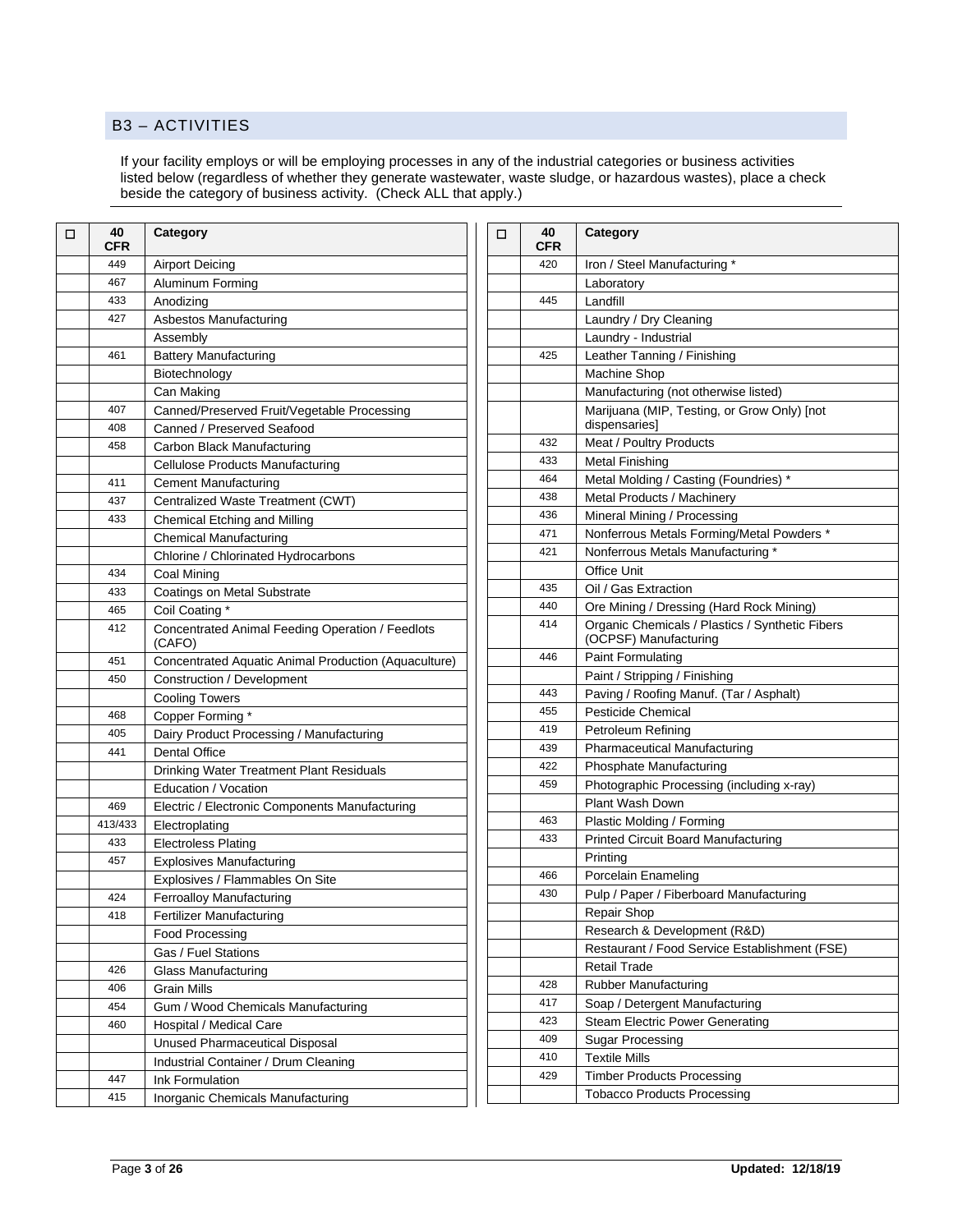| 40<br><b>CFR</b> | Category                                 |  |  |  |
|------------------|------------------------------------------|--|--|--|
| 442              | <b>Transportation Equipment Cleaning</b> |  |  |  |
|                  | Warehouse                                |  |  |  |
| 444              | <b>Waste Combustors</b>                  |  |  |  |
|                  | Wood Preserving / Finishing              |  |  |  |
|                  | .                                        |  |  |  |

| $\frac{40}{CFR}$ | Category |
|------------------|----------|
|                  |          |
|                  |          |
|                  |          |
|                  |          |

\*regulations include production-based standards

For Production-Based CIUs only (\* above):

What is the facility's long-term average categorical production rate for the past 5 years?

### B4 – PRODUCTION RATES

| Product |         | Past Calendar Year Amounts / Day<br>(Daily Units) | <b>Estimate This Calendar Year Amts / Day</b><br>(Daily Units) |         |
|---------|---------|---------------------------------------------------|----------------------------------------------------------------|---------|
|         | Average | <b>Maximum</b>                                    | Average                                                        | Maximum |
|         |         |                                                   |                                                                |         |
|         |         |                                                   |                                                                |         |
|         |         |                                                   |                                                                |         |
|         |         |                                                   |                                                                |         |

# C. FACILITY OPERATIONS

### C1 – SHIFT INFORMATION

|                          | <b>Shift</b>    | $\underline{\mathsf{Mon}}$ | <b>Tue</b> | Wed | <b>Thu</b> | <u>Eri</u> | <b>Sat</b> | <b>Sun</b> |
|--------------------------|-----------------|----------------------------|------------|-----|------------|------------|------------|------------|
| <b>Work Days</b>         |                 |                            |            |     |            |            |            |            |
| Shifts per Work Day      |                 |                            |            |     |            |            |            |            |
| Employees per Shift      | 1 <sup>st</sup> |                            |            |     |            |            |            |            |
|                          | 2 <sup>nd</sup> |                            |            |     |            |            |            |            |
|                          | 3 <sup>rd</sup> |                            |            |     |            |            |            |            |
| <b>Shift Start Time:</b> | 1 <sup>st</sup> |                            |            |     |            |            |            |            |
|                          | 2 <sup>nd</sup> |                            |            |     |            |            |            |            |
|                          | 3 <sup>rd</sup> |                            |            |     |            |            |            |            |
| Shift End Time:          | 1 <sup>st</sup> |                            |            |     |            |            |            |            |
|                          | 2 <sup>nd</sup> |                            |            |     |            |            |            |            |
|                          | 3 <sup>rd</sup> |                            |            |     |            |            |            |            |

C2 – Is the business operated continuously throughout the year?

| $\Box$ Yes | Skip to Next Question       |  |  |
|------------|-----------------------------|--|--|
| $\Box$ No  | List Operational Season(s): |  |  |

C3 – Does the facility shut down for vacation, maintenance, or other reason?

| $\Box$ No | Skip to Next Question  |  |
|-----------|------------------------|--|
| Yes       | List Shutdown Periods: |  |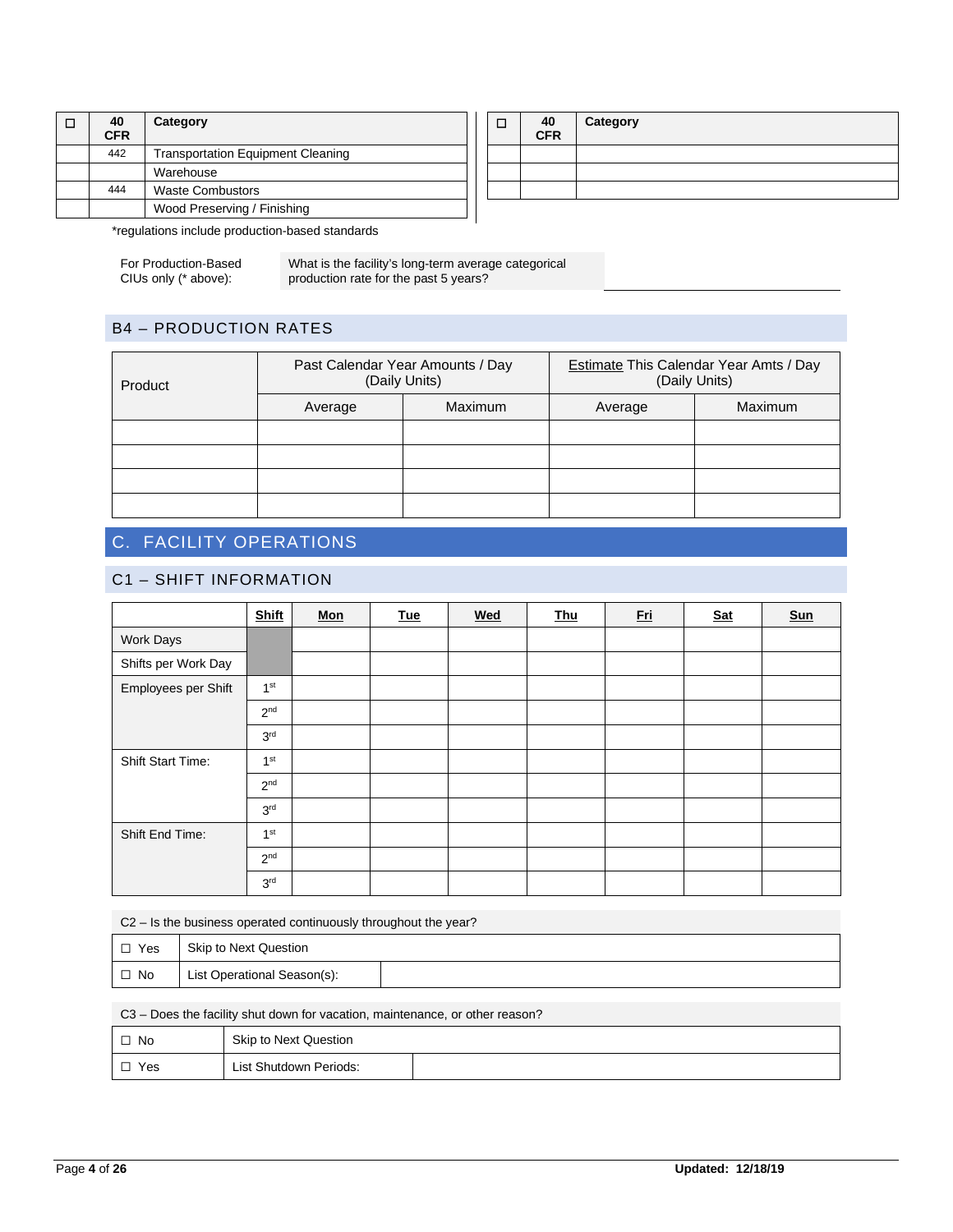|            | C4 – Does the facility discharge continuously throughout the year? |  |  |  |
|------------|--------------------------------------------------------------------|--|--|--|
| $\Box$ Yes | <b>Skip to Next Question</b>                                       |  |  |  |
|            | List Discharge Season(s):                                          |  |  |  |
| $\Box$ No  | $\Box$ Batch Discharges (specify)                                  |  |  |  |

#### MATERIALS

C5 – List types and amounts (mass or volume per day) of raw materials used or planned for use. Attach additional sheets if necessary.

C6 – List types and quantity of chemicals used or planned for use (attach additional sheets or other list). Make sure all Safety Data Sheets (SDS) are available upon request.

| <b>Chemical Name</b> | <b>Primary Ingredient</b> | <b>Quantity Used</b> |
|----------------------|---------------------------|----------------------|
|                      |                           |                      |
|                      |                           |                      |
|                      |                           |                      |
|                      |                           |                      |

#### C7 – BUILDING LAYOUT

□ Attach a scale-drawing showing the location of each building on the premises. Show map orientation and location of all water meters, storm drains, numbered unit processes (from previous schematic), public sewers, and each facility sewer line connected to the public sewers. Number each sewer and show existing and proposed sampling locations.

## D – WATER SUPPLY

#### D1 – WATER SOURCE

- 
- □ Surface Water
- 
- ☐ Municipal Water Utility City of Boulder ☐ Municipal Water Utility Other
- ☐ Private Well ☐ Other Water Source Specify:

### D2 – CONTACT NAME FOR WATER UTILITY BILL

| Name:                         |  |
|-------------------------------|--|
| Address:                      |  |
| City, State, Zip:             |  |
| Water Service Account Number: |  |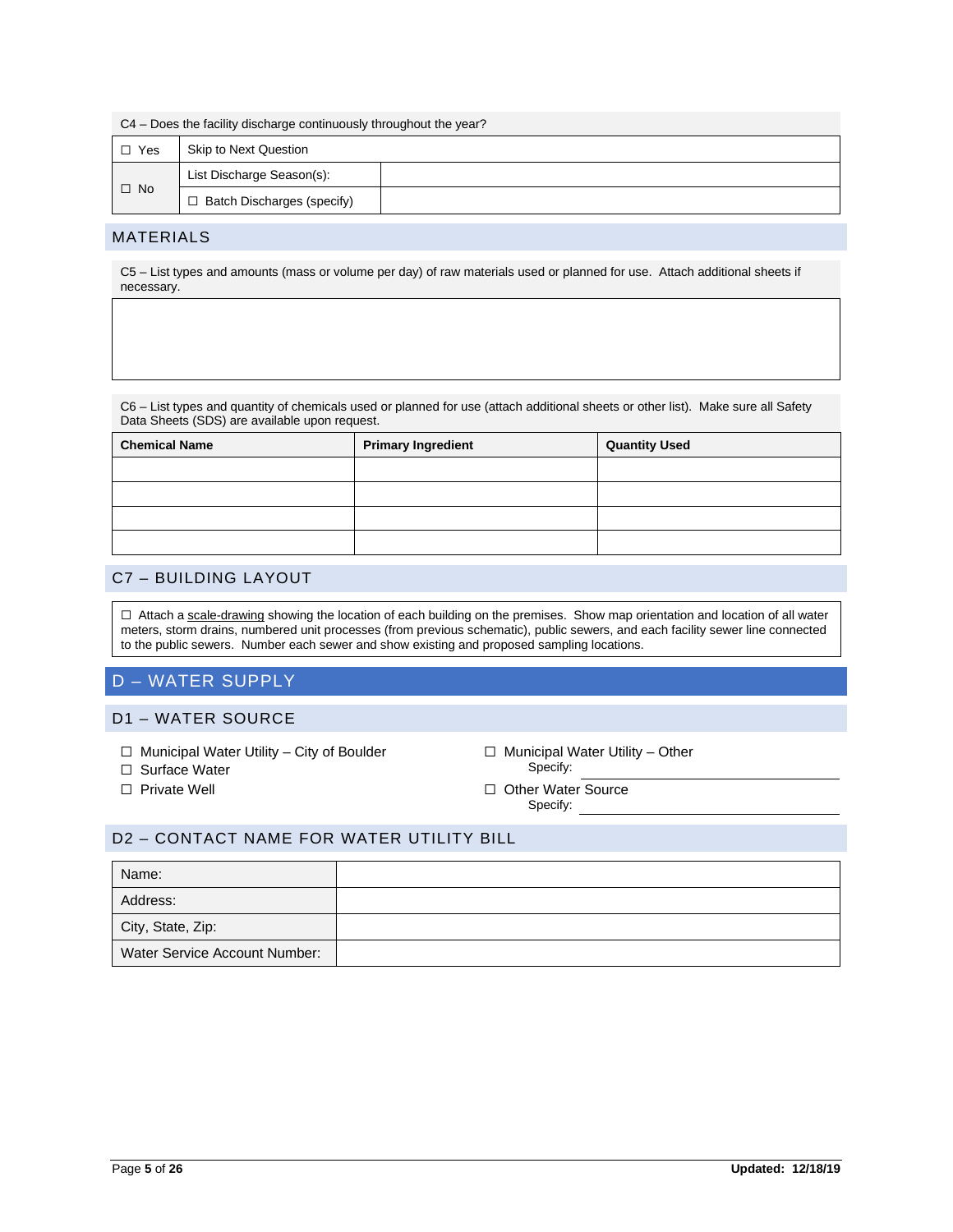### D3 – WATER USAGE

| Usage Type:                  | Avg Water Usage (gpd) | (E) Estimated or (M) Measured |
|------------------------------|-----------------------|-------------------------------|
| <b>Contact Cooling Water</b> |                       |                               |
| Non-Contact Cooling Water    |                       |                               |
| <b>Boiler Feed</b>           |                       |                               |
| <b>Air Pollution Control</b> |                       |                               |
| Sanitary (Domestic)          |                       |                               |
| Process                      |                       |                               |
| Contained in Product         |                       |                               |
| Plant and Equipment Washdown |                       |                               |
| Irrigation and Lawn Watering |                       |                               |
| Other: (Specify)             |                       |                               |
|                              |                       |                               |
| <b>TOTAL (SUM)</b>           |                       |                               |

# E – SEWER INFORMATION

### E1 – EXISTING BUSINESS:

| Is the building presently connected to the public sanitary sewer system? |
|--------------------------------------------------------------------------|
|--------------------------------------------------------------------------|

| l □ Yes | Sanitary Sewer Account Number:                               |  |  |      |
|---------|--------------------------------------------------------------|--|--|------|
| . No    | Have you applied for a sanitary sewer connection? $\Box$ Yes |  |  | - No |

#### E2 – NEW BUSINESS:

|                                                                               |                                                                 | Yes |  | No |      |
|-------------------------------------------------------------------------------|-----------------------------------------------------------------|-----|--|----|------|
|                                                                               | Will you be occupying an existing vacant building?              |     |  |    |      |
| Have you applied for a building permit if a new facility will be constructed? |                                                                 |     |  |    |      |
| Will you be connected to the public sanitary sewer system?                    |                                                                 |     |  |    |      |
| Yes                                                                           | <b>Sanitary Sewer Account Number:</b>                           |     |  |    |      |
| $\Box$ No                                                                     | Have you applied for a sanitary sewer connection?<br>$\Box$ Yes |     |  |    | ⊐ No |

### E3 – DISCHARGE PIPES

List size, descriptive location, and flow of each discharge pipe or discharge point which connects to the City's sanitary sewer collection system. (Attach additional sheets if necessary)

| Outfall/Pipe Number<br>(if already assigned) [001] | Descriptive Location or<br>Process Name: | Pipe Size (inches) | Average Flow (gpd) |
|----------------------------------------------------|------------------------------------------|--------------------|--------------------|
|                                                    |                                          |                    |                    |
|                                                    |                                          |                    |                    |
|                                                    |                                          |                    |                    |
|                                                    |                                          |                    |                    |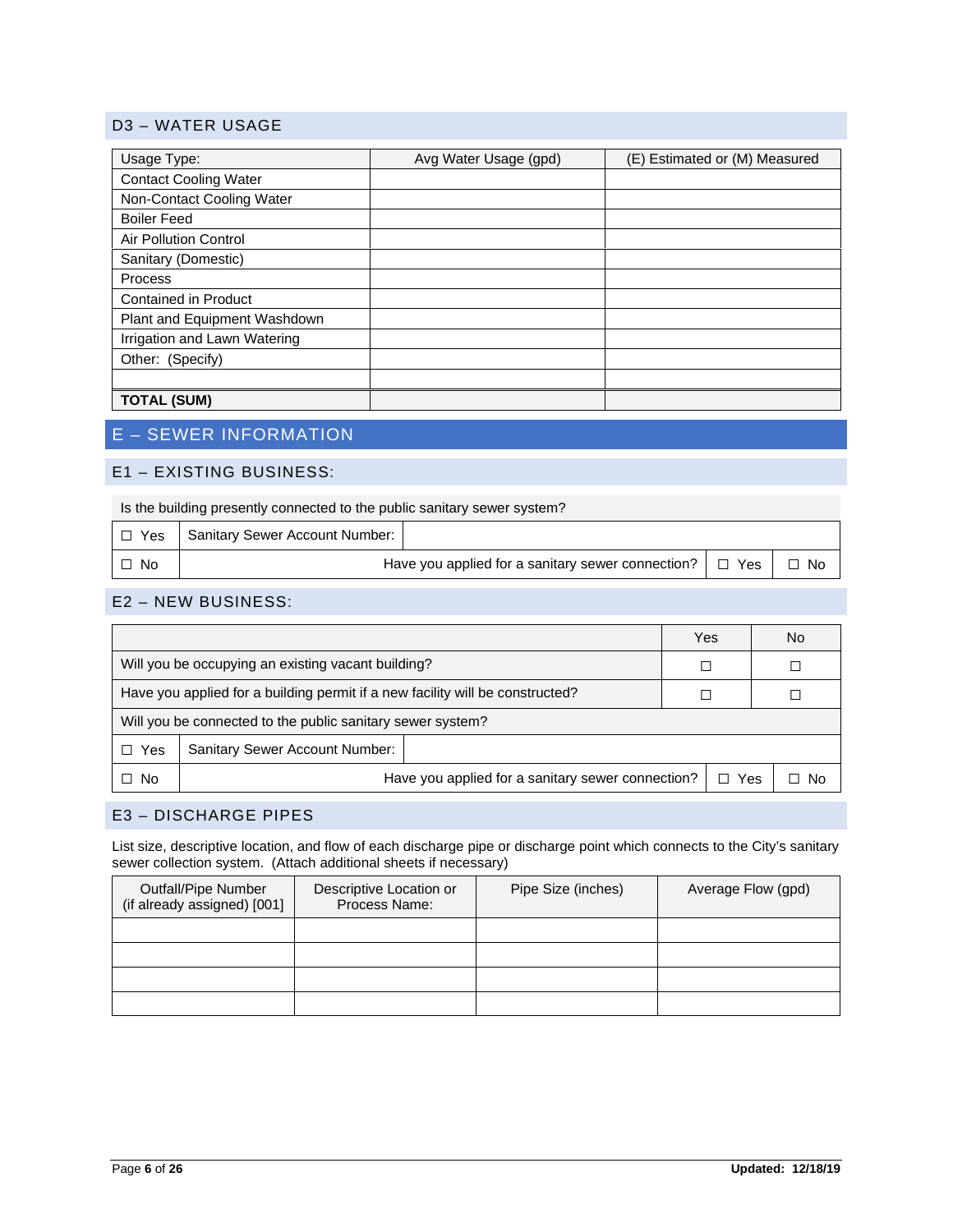## F – WASTEWATER DISCHARGE INFORMATION

F1. Does (or will) this facility discharge any wastewater other than from restrooms to the City's sanitary sewer collection system?

|      | $\Box$ Yes $\Box$ Complete the remainder of the form. |
|------|-------------------------------------------------------|
| □ No | Skip to Section I - Spill Prevention                  |

### WASTEWATER FLOW RATES

F2 – Provide the following flow information. New facilities may estimate.

|                        | Monday | <b>Tuesdav</b> | Wednesdav | <b>Thursday</b> | Fridav | <b>Saturdav</b> | Sundav |
|------------------------|--------|----------------|-----------|-----------------|--------|-----------------|--------|
| Hours/Day (8 hrs/day)  |        |                |           |                 |        |                 |        |
| Work Hrs/Day (9am-5pm) |        |                |           |                 |        |                 |        |

Provide the following in gallons per day (gpd):

| <b>Outfall Pipe</b> | Peak Hourly Flow<br>Rate | Maximum Daily<br><b>Flow Rate</b> | <b>Annual Daily</b><br>Average | Includes Batch<br>Discharges |
|---------------------|--------------------------|-----------------------------------|--------------------------------|------------------------------|
|                     |                          |                                   |                                |                              |
|                     |                          |                                   |                                |                              |
|                     |                          |                                   |                                |                              |
|                     |                          |                                   |                                |                              |

#### F4 – BATCH DISCHARGES

| Outfall Pipe /<br>Process Area | # of Batch<br><b>Discharges</b> | Avg Discharge<br>Volume (gal) | Discharge Flow<br>Rate (gpm) | Percent of Total<br>Discharge (%) | Days of<br><b>Discharges</b><br>(M, Tu) | Times of<br><b>Discharges</b><br>$(8a-12pm)$ |
|--------------------------------|---------------------------------|-------------------------------|------------------------------|-----------------------------------|-----------------------------------------|----------------------------------------------|
|                                |                                 |                               |                              |                                   |                                         |                                              |
|                                |                                 |                               |                              |                                   |                                         |                                              |
|                                |                                 |                               |                              |                                   |                                         |                                              |
|                                |                                 |                               |                              |                                   |                                         |                                              |

#### F5 – SCHEMATIC FLOW DIAGRAM

- For each major activity in which wastewater is or will be generated, draw a diagram from the start of the activity to its completion, showing all unit processes and include the:
	- $\circ$  flow of materials
	- o products<br>o water an
	- o water, and<br>o wastewate
	- wastewater
- Indicate which processes use water and which generate wastestreams.
- Include the average daily volume and maximum daily volume of each wastestream (new facilities may estimate). If estimates are used for flow data, this must be indicated.
- Number each unit process having wastewater discharges to the City's sanitary sewer collection system. Use these numbers when showing the unit processes in the building layout in Section H.
- Attach as many additional sheets as necessary.

#### F6 – PROCESS FLOW INFORMATION

List average process wastewater discharge, maximum discharge, and type of discharge (batch, continuous, or both) for each facility unit process. Use the reference number from the process schematic (previous section) that corresponds to each process. (New facilities may estimate). Attach additional sheets as necessary.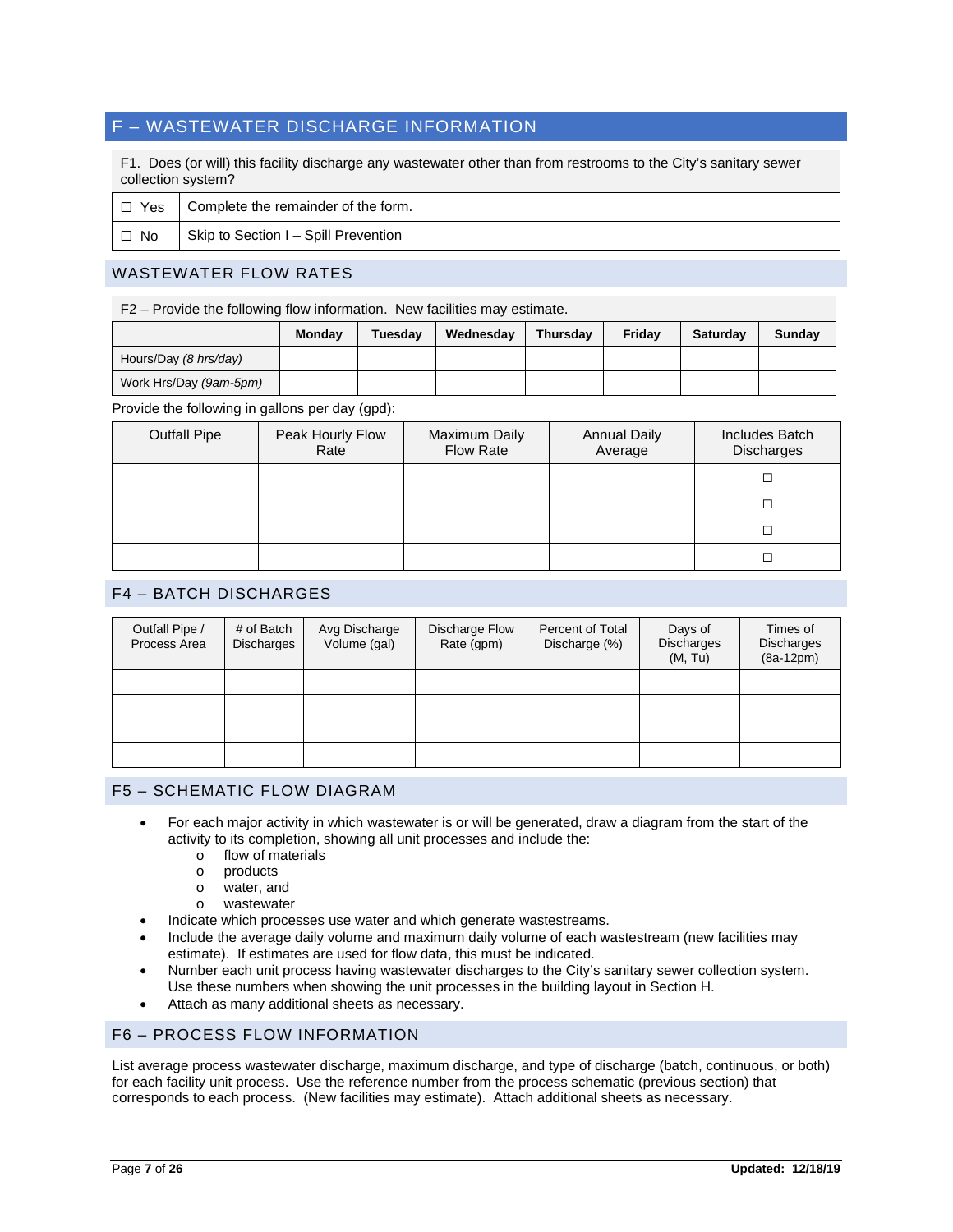| Unit Process<br>Number from<br><b>Flow Schematic</b> | <b>Process Description</b> | Avg Flow (gpd) | Max Flow (gpd) | Type of Discharge<br>(batch, continuous,<br>both, or none) |
|------------------------------------------------------|----------------------------|----------------|----------------|------------------------------------------------------------|
|                                                      |                            |                |                |                                                            |
|                                                      |                            |                |                |                                                            |
|                                                      |                            |                |                |                                                            |
|                                                      |                            |                |                |                                                            |

For each process area listed above, indicate the type and quantity of the constituents that are or could be present in wastewater discharges as a result of process operation. This list is for general classes of substances. A more detailed list is found in section G – Discharge Characteristics. Attach additional sheets if necessary.

| Substance                          | Unit Process Area<br>(indicated above) | Volume (gal) or<br>Concentration (mg/L) |
|------------------------------------|----------------------------------------|-----------------------------------------|
| Algicides                          |                                        |                                         |
| Chlorides                          |                                        |                                         |
| <b>Disinfectants</b>               |                                        |                                         |
| <b>Flammable Substances</b>        |                                        |                                         |
| High Temperature                   |                                        |                                         |
| Hydrocarbons                       |                                        |                                         |
| Oil & Grease - animal/vegetable    |                                        |                                         |
| Oil & Grease - petroleum / mineral |                                        |                                         |
| <b>Pesticides</b>                  |                                        |                                         |
| pH (High / Low)                    |                                        |                                         |
| <b>Radioactive Substances</b>      |                                        |                                         |
| Rubber / Latex / Plastic / Glass   |                                        |                                         |
| <b>Salt Brines</b>                 |                                        |                                         |
| Shredded Garbage                   |                                        |                                         |
| Solvents                           |                                        |                                         |
| Surfactants / Detergents           |                                        |                                         |
| Other (specify)                    |                                        |                                         |
|                                    |                                        |                                         |
|                                    |                                        |                                         |
|                                    |                                        |                                         |
|                                    |                                        |                                         |

Estimate the loads contributed from process wastewater discharged:

| Loading $(\#/d)$                    | Daily Maximum | 7-day Maximum | 30-day Maximum |
|-------------------------------------|---------------|---------------|----------------|
| BOD (Biochemical Oxygen Demand)     |               |               |                |
| COD (Chemical Oxygen Demand)        |               |               |                |
| <b>TSS (Total Suspended Solids)</b> |               |               |                |
| Phosphorus, Total as P              |               |               |                |
| Nitrogen - TKN                      |               |               |                |
| Nitrogen – Nitrate ( $NO3$ )        |               |               |                |
| Nitrogen – Nitrite $(NO2)$          |               |               |                |

### F7 – NONPROCESS FLOW INFORMATION

List average nonprocess wastewater discharge, maximum discharge, and type of discharge (batch, continuous, or both) for each facility unit process. Use the reference number from the process schematic (previous section) that corresponds to each process. (New facilities may estimate). Attach additional sheets as necessary.

Nonprocess flows may include but are not limited to: cooling tower or boiler blowdown, etc.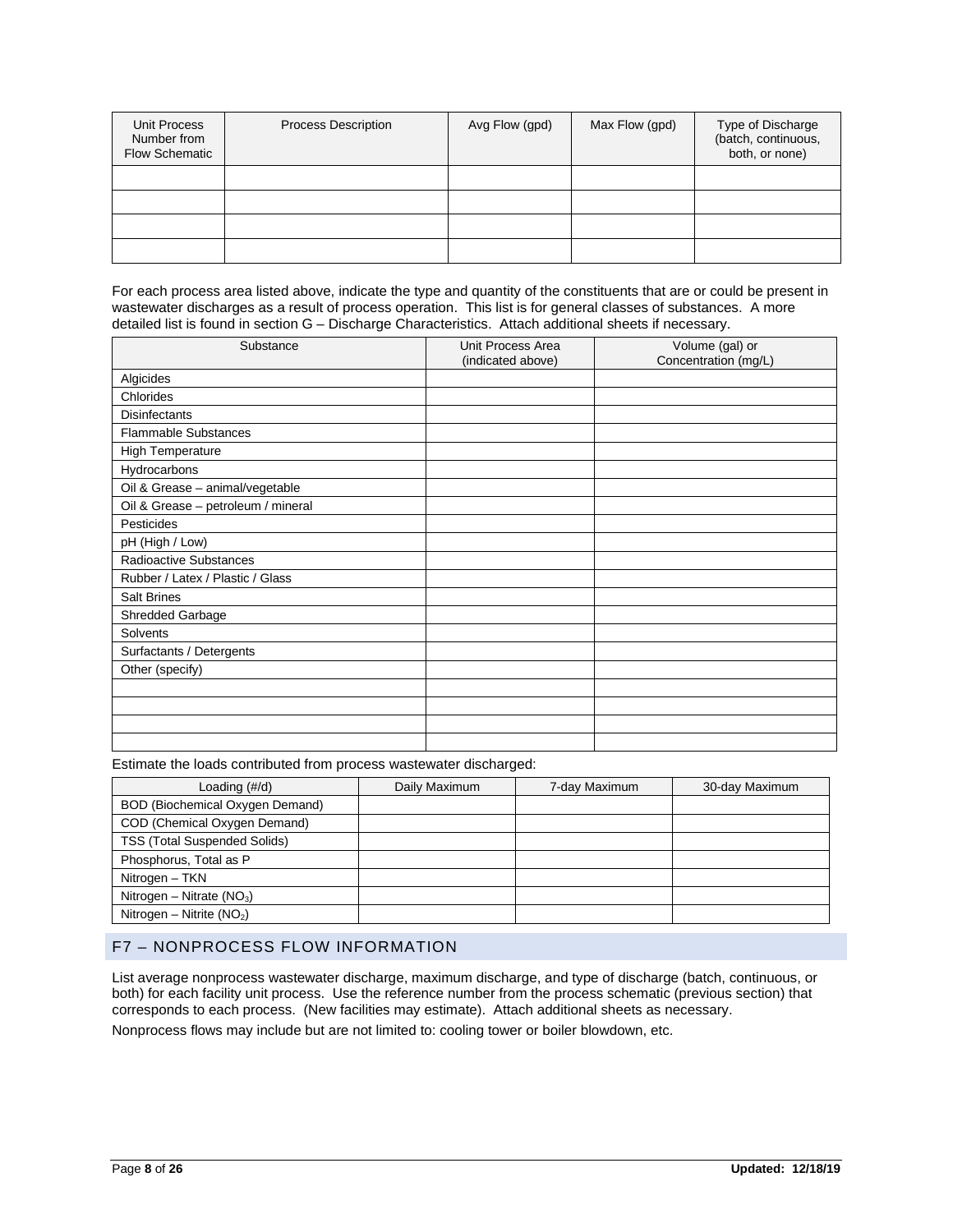| Unit Process<br>Number from<br><b>Flow Schematic</b> | <b>Process Description</b> | Avg Flow (gpd) | Max Flow (gpd) | Type of Discharge<br>(batch, continuous,<br>both, or none) |
|------------------------------------------------------|----------------------------|----------------|----------------|------------------------------------------------------------|
|                                                      |                            |                |                |                                                            |
|                                                      |                            |                |                |                                                            |
|                                                      |                            |                |                |                                                            |
|                                                      |                            |                |                |                                                            |

#### F8 – SAMPLING AND FLOW EQUIPMENT

Do you have, or plan to have, automatic sampling equipment, continuous wastewater flow or pH equipment?

|         |                              | Yes | Location | Description | No. | N/A |
|---------|------------------------------|-----|----------|-------------|-----|-----|
| Current | <b>Flow Metering</b>         |     |          |             |     |     |
|         | pH Measurement               |     |          |             |     |     |
|         | Automatic Sampling Equipment |     |          |             |     |     |
| Future  | <b>Flow Metering</b>         |     |          |             |     |     |
|         | pH Measurement               |     |          |             |     |     |
|         | Automatic Sampling Equipment |     |          |             |     |     |

#### PROCESS CHANGES OR EXPANSION

F9 – Are any process changes or expansions planned during the next 3 years that could alter wastewater volumes or characteristics? Consider production processes as well as air or water pollution treatment processes that may affect the discharge

| $\Box$ No | Skip to Question E11 - Recycling    |
|-----------|-------------------------------------|
| Yes       | Complete the remainder of the form. |

F10 – Describe the anticipated changes and their effects on the wastewater volume and characteristics. (Attach additional sheets if needed.)

F11 – Are there any recycling or reclamation systems in use or planned?

| $\Box$ No  | Skip to Question E13 - Mass Limits  |
|------------|-------------------------------------|
| $\Box$ Yes | Complete the remainder of the form. |

F12 – Briefly describe the recycling or recovery process, including substances recovered, percent recovered, and the concentration in the spent solution. Submit a flow diagram for each process. Attach additional sheets as necessary.

## MASS OR CONCENTRATION LIMITS

| F13 – As allowed at 40 CFR 403.6(c)(5) when the limits in a categorical Pretreatment Standard are        |            |           |
|----------------------------------------------------------------------------------------------------------|------------|-----------|
| expressed only in terms of pollutant concentration, an Industrial User may request that the City convert |            |           |
| the limits to an equivalent mass limit. Do you anticipate making this request?                           | $\Box$ Yes | $\Box$ No |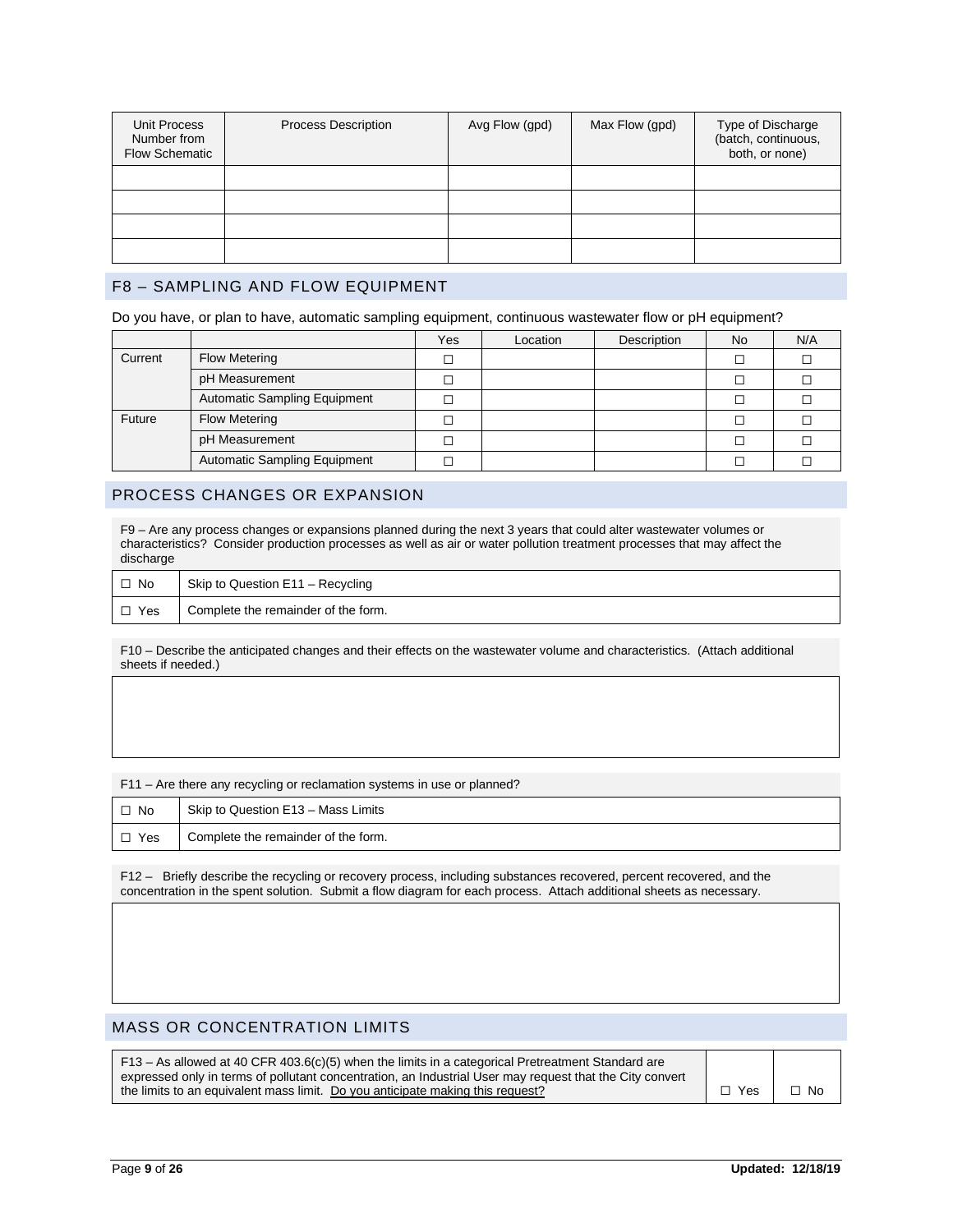| F14 – Are you subject to mass limits of categorical pretreatment standards at 40 CFR 414, 419, or 455?                                                                                                                                                                   | $\Box$ Yes | No   |
|--------------------------------------------------------------------------------------------------------------------------------------------------------------------------------------------------------------------------------------------------------------------------|------------|------|
| As allowed at 40 CFR 403.6(c)(6) if an Industrial User is subject to mass limits of categorical<br>pretreatment standards listed above, may request the City to convert the mass limits to<br>Do you anticipate making this request?<br>equivalent concentration limits. | Yes        | - No |

### G – DISCHARGE CHARACTERISTICS

The following list is generated from the EPA Priority Pollutants and Toxic Pollutants and Hazardous Substances list that is found at 40 CFR 122 Appendix A and is found in all NPDES permits.

G1 – All current industrial users are required to submit monitoring data on all pollutants that are regulated specific to each process. Use the tables below in this section to report the analytical results. **DO NOT LEAVE ROWS BLANK.**

Indicate on either the top of each table, or on a separate sheet if necessary, the sample location and type of analysis used. Be sure methods conform to 40 CFR 136; if they do not, indicate what method was used.

Indicate whether a pollutant is:

- Located at Facility by indicating whether it is Known to be Absent, Present, or Unknown
- Can be found in the Discharge by indicating whether it is Know to be Absent, Present, or Unknown
	- o If it is Known to Be Present in the Discharger, then indicate the expected Concentration (mg/L) and Volume (gpd) discharged.

#### EPA APPROVED ANALYTICAL METHODS

- Analytical Methods were first chosen from the 40 CFR 136 lists of approved Clean Water Act Methods. If none were found, then methods may be chosen from a water method on the National Environmental Methods Index [\(www.nemi.gov\)](http://www.nemi.gov/) web page. If no water methods were indicated, but Resource Conservation and Recovery Act methods were listed, those may be chosen next.
- Preferred order of analytical methods:
	- $\circ$  40 CFR 136.3 Approved Methods for
		- Table 1A Biological Methods for Wastewater and Sewage Sludge
		- Table 1B Inorganic Test Procedures
		- Table 1C Non-Pesticide Organic Compounds
		- Table 1D Pesticides
		- Table 1E Radiologic Test Procedures
		- Table 1F Pharmaceutical Pollutants
	- o National Environmental Methods Index [\(www.nemi.gov\)](http://www.nemi.gov/)
		- NPDES
			- EPA-NERL
			- Standard Methods
			- USGS-NWGL
			- RCRA
		- Other Published Methods
	- Phenol (108-95-2) by EPA 625 and Total Phenols are (E-10253) by EPA 420.1 are not the same analyte.
	- If there is Pharmaceutical Manufacturing, then you must use analyte methods listed in 40 CFR 136, Table 1F.
	- If you need assistance determining which method is most appropriate, don't hesitate to contact the Industrial Pretreatment (IPT) staff a[t COBPretreatment@BoulderColorado.gov](mailto:COBPretreatment@BoulderColorado.gov)

40 CFR 122 APPENDIX D TABLE II – ORGANIC TOXIC POLLUTANTS IN EACH OF 4 FRACTIONS IN ANALYSIS BY GAS CHROMATOGRAPHY / MASS SPECTROSCOPY (GS/MS)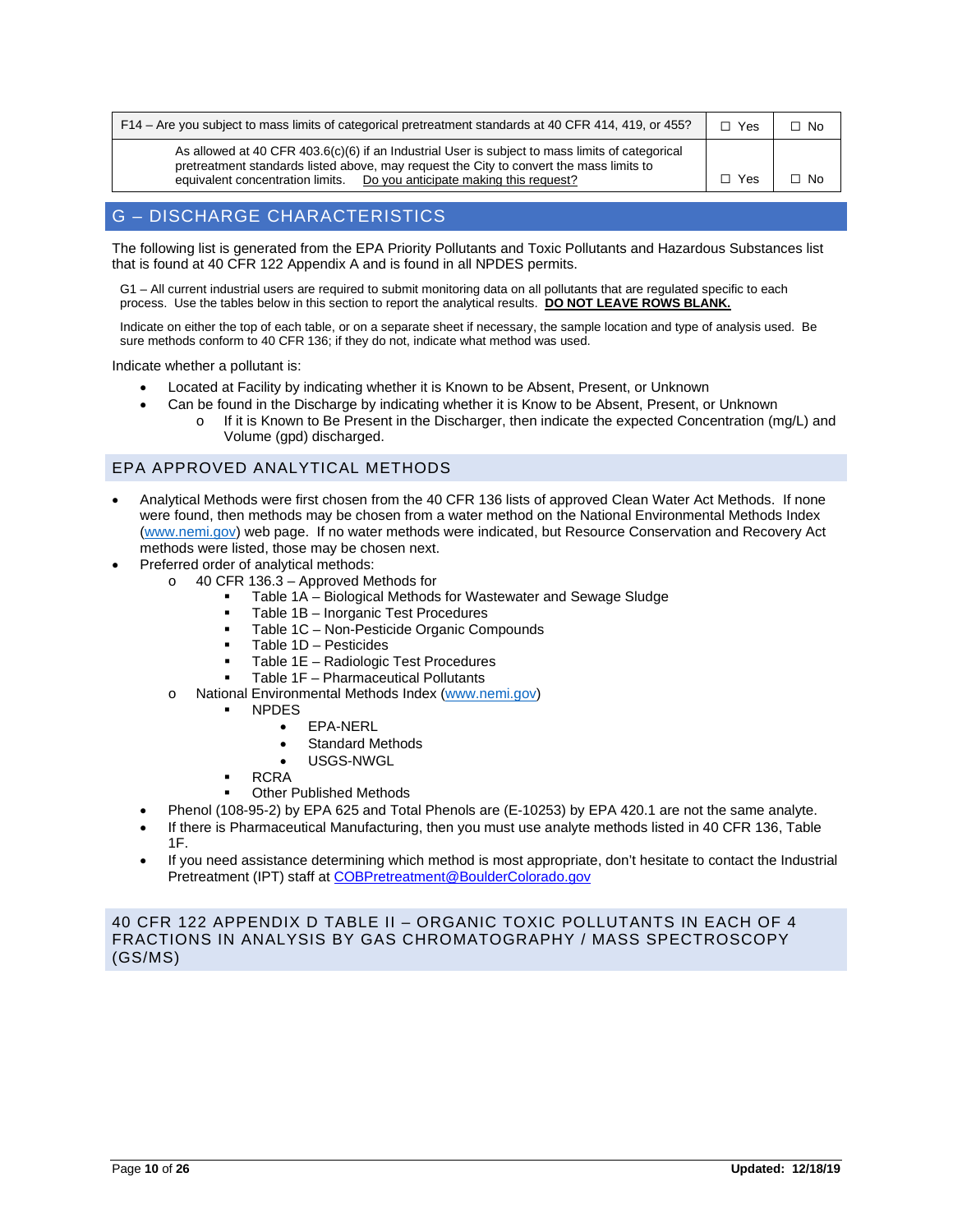#### TABLE II – **VOLATILES**

| Item No. - Chemical Compound                                      |                |                           |                               | <b>FACILITY</b> |                                        |                               |                | <b>DISCHARGE</b>     |           |
|-------------------------------------------------------------------|----------------|---------------------------|-------------------------------|-----------------|----------------------------------------|-------------------------------|----------------|----------------------|-----------|
|                                                                   |                | Primary<br><b>EPA</b>     |                               |                 | <b>Known Present</b>                   |                               |                | <b>Known Present</b> |           |
| (No Compounds found at: 4V, 13V, or 30V)                          | <b>CAS</b>     | Approved<br><b>Method</b> | <b>Known</b><br><b>Absent</b> | <b>Unknown</b>  | <b>Indicate</b><br><b>Process Area</b> | <b>Known</b><br><b>Absent</b> | <b>Unknown</b> | Conc. (mg/L)         | Vol (qpd) |
| 1V - Acrolein (TTO)                                               | $107 - 02 - 8$ | 624                       | $\Box$                        | $\Box$          |                                        | $\Box$                        | $\Box$         |                      |           |
| 2V - Acrylonitrile (TTO)                                          | $107 - 13 - 1$ | 624                       | $\Box$                        | $\Box$          |                                        | $\Box$                        | $\Box$         |                      |           |
| 3V - Benzene (TTO)                                                | $71 - 43 - 2$  | 624/524.2                 | $\Box$                        | $\Box$          |                                        | $\Box$                        | $\Box$         |                      |           |
| 5V - Bromoform (TTO)                                              | $75 - 25 - 2$  | 624                       | $\Box$                        | $\Box$          |                                        | $\Box$                        | $\Box$         |                      |           |
| 6V - Carbon tetrachloride (TTO)                                   | 56-23-5        | 624                       | $\Box$                        | $\Box$          |                                        | $\Box$                        | $\Box$         |                      |           |
| 7V - Chlorobenzene (TTO)                                          | 108-90-7       | 624/524.2                 | $\Box$                        | $\Box$          |                                        | $\Box$                        | $\Box$         |                      |           |
| 8V - Chlorodibromomethane (Dibromochloromethane) (TTO)            | 124-48-1       | 624                       | $\Box$                        | $\Box$          |                                        | $\Box$                        | $\Box$         |                      |           |
| 9V - Chloroethane (TTO)                                           | 75-00-3        | 624                       | $\Box$                        | $\Box$          |                                        | $\Box$                        | $\Box$         |                      |           |
| 10V - 2-chloroethyl vinyl ether (TTO)                             | 110-75-8       | 624                       | $\Box$                        | $\Box$          |                                        | $\Box$                        | $\Box$         |                      |           |
| 11V - Chloroform (TTO)                                            | 67-66-3        | 624/524.2                 | $\Box$                        | $\Box$          |                                        | $\Box$                        | $\Box$         |                      |           |
| 12V - Dichlorobromomethane (Bromodichloromethane) (TTO)           | $75 - 27 - 4$  | 624                       | $\Box$                        | $\Box$          |                                        | $\Box$                        | $\Box$         |                      |           |
| 14V - 1,1-dichloroethane (TTO)                                    | 75-34-3        | 624                       | $\Box$                        | $\Box$          |                                        | $\Box$                        | $\Box$         |                      |           |
| 15V - 1,2-dichloroethane (TTO)                                    | 107-06-2       | 624/524.2                 | $\Box$                        | $\Box$          |                                        | $\Box$                        | $\Box$         |                      |           |
| 16V - 1,1-dichloroethylene (1,1-Dichloroethene) (TTO)             | $75 - 35 - 4$  | 624                       | $\Box$                        | $\Box$          |                                        | $\Box$                        | $\Box$         |                      |           |
| 17V - 1,2-dichloropropane (TTO)                                   | 78-87-5        | 624                       | $\Box$                        | $\Box$          |                                        | $\Box$                        | $\Box$         |                      |           |
| 18V - 1,3-dichloropropylene (1,3-Dichloropropene) (TTO)           | 542-75-6       | 624                       | $\Box$                        | $\Box$          |                                        | $\Box$                        | $\Box$         |                      |           |
| 19V - Ethylbenzene (TTO)                                          | $100 - 41 - 4$ | 624                       | $\Box$                        | $\Box$          |                                        | $\Box$                        | $\Box$         |                      |           |
| 20V - Methyl bromide (TTO)                                        | 74-83-9        | 624                       | $\Box$                        | $\Box$          |                                        | $\Box$                        | $\Box$         |                      |           |
| 21V - Methyl chloride (chloromethane) (TTO)                       | 74-87-3        | 624                       | $\Box$                        | $\Box$          |                                        | $\Box$                        | $\Box$         |                      |           |
| 22V - Methylene chloride (TTO)                                    | 75-09-2        | 624/524.2                 | $\Box$                        | $\Box$          |                                        | $\Box$                        | $\Box$         |                      |           |
| 23V - 1,1,2,2-tetrachloroethane (TTO)                             | 79-34-5        | 624                       | $\Box$                        | $\Box$          |                                        | $\Box$                        | $\Box$         |                      |           |
| 24V - Tetrachloroethylene (Tetrachloroethene) (TTO)               | $127 - 18 - 4$ | 624                       | $\Box$                        | $\Box$          |                                        | $\Box$                        | $\Box$         |                      |           |
| 25V - Toluene (TTO)                                               | 108-88-3       | 624/524.2                 | $\Box$                        | $\Box$          |                                        | $\Box$                        | $\Box$         |                      |           |
| 26V - 1,2-trans-dichloroethylene (trans-1,2-Dichloroethene) (TTO) | 156-60-5       | 624                       | $\Box$                        | $\Box$          |                                        | $\Box$                        | $\Box$         |                      |           |
| 27V - 1,1,1-trichlorethane (TTO)                                  | 71-55-6        | 624                       | $\Box$                        | $\Box$          |                                        | $\Box$                        | $\Box$         |                      |           |
| 28V - 1,1,2-trichloroethane (TTO)                                 | 79-00-5        | 624                       | $\Box$                        | $\Box$          |                                        | $\Box$                        | $\Box$         |                      |           |
| 29V - Trichloroethylene (Trichloroethene) (TTO)                   | 79-01-6        | 624                       | $\Box$                        | $\Box$          |                                        | $\Box$                        | $\Box$         |                      |           |
| 31V - Vinyl chloride (TTO)                                        | $75-01-4$      | 624                       | $\Box$                        | $\Box$          |                                        | $\Box$                        | $\Box$         |                      |           |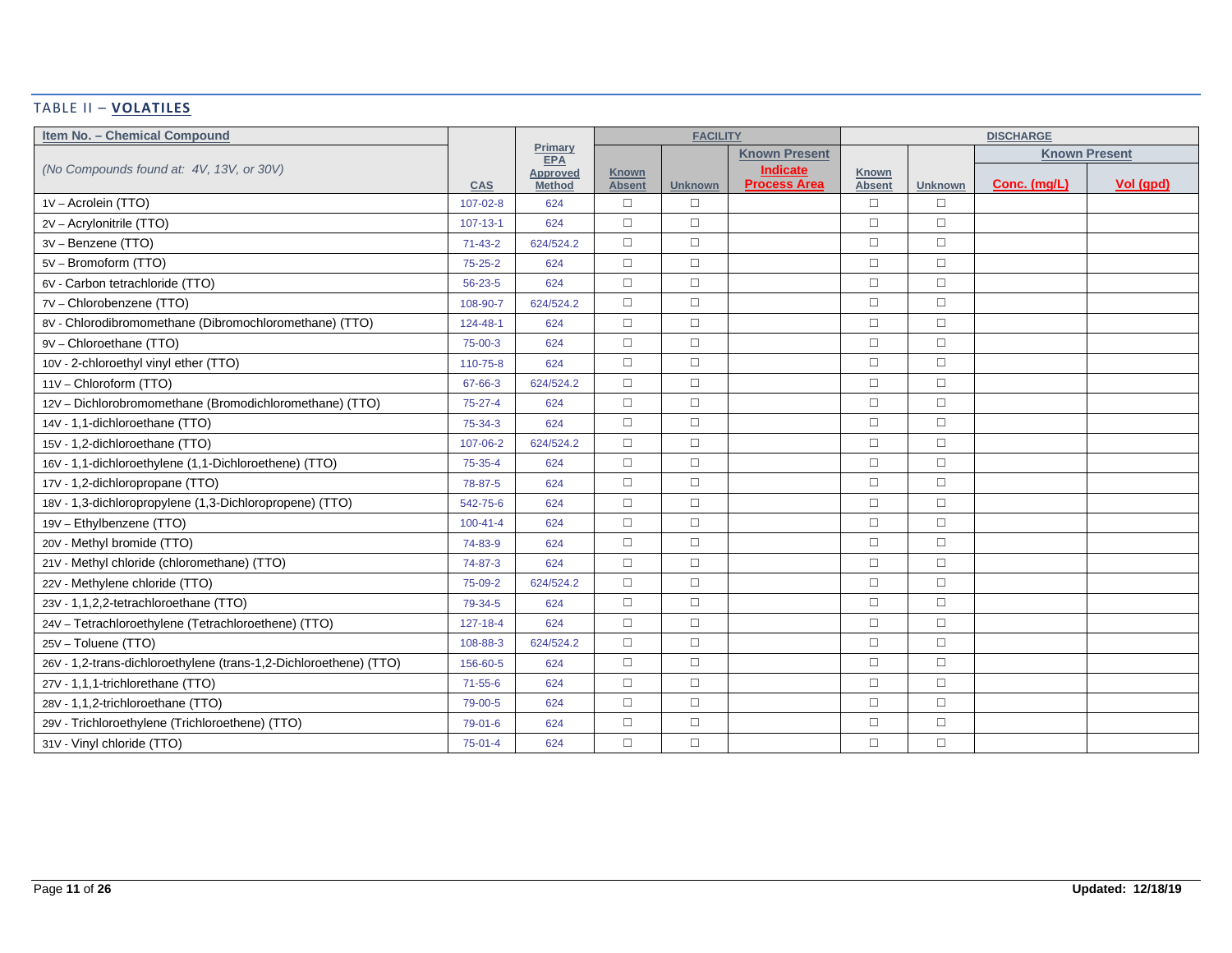### TABLE II – **ACID COMPOUNDS**

|                                                              |               |                           | <b>FACILITY</b>               |                |                                 | <b>DISCHARGE</b>       |                |              |                      |
|--------------------------------------------------------------|---------------|---------------------------|-------------------------------|----------------|---------------------------------|------------------------|----------------|--------------|----------------------|
|                                                              |               | Primary<br><b>EPA</b>     |                               |                | <b>Known Present</b>            |                        |                |              | <b>Known Present</b> |
| Item No. - Chemical Compound                                 | <b>CAS</b>    | Approved<br><b>Method</b> | <b>Known</b><br><b>Absent</b> | <b>Unknown</b> | Indicate<br><b>Process Area</b> | Known<br><b>Absent</b> | <b>Unknown</b> | Conc. (mg/L) | Vol (gpd)            |
| 1A - 2-chlorophenol (TTO)                                    | $95 - 57 - 8$ | 625                       | □                             | $\Box$         |                                 | $\Box$                 | $\Box$         |              |                      |
| 2A - 2,4-dichlorophenol (TTO)                                | 120-83-2      | 625                       | $\Box$                        | $\Box$         |                                 | $\Box$                 | $\Box$         |              |                      |
| 3A - 2,4-dimethylphenol (TTO)                                | 105-67-9      | 625                       | $\Box$                        | $\Box$         |                                 | $\Box$                 | $\Box$         |              |                      |
| 4A - 4,6-dinitro-o-cresol (2-Methyl-4,6-dinitrophenol) (TTO) | 534-52-1      | 625                       | $\Box$                        | $\Box$         |                                 | $\Box$                 | $\Box$         |              |                      |
| 5A - 2,4-dinitrophenol (TTO)                                 | $51 - 28 - 5$ | 625                       | $\Box$                        | $\Box$         |                                 | $\Box$                 | $\Box$         |              |                      |
| 6A - 2-nitrophenol (TTO)                                     | 88-75-5       | 625                       | $\Box$                        | $\Box$         |                                 | $\Box$                 | $\Box$         |              |                      |
| 7A - 4-nitrophenol (TTO)                                     | 100-02-7      | 625                       | $\Box$                        | $\Box$         |                                 | $\Box$                 | $\Box$         |              |                      |
| 8A - p-chloro-m-cresol (4-chloro-3-methyl phenol) (TTO)      | 59-50-7       | 625                       | $\Box$                        | $\Box$         |                                 | $\Box$                 | $\Box$         |              |                      |
| 9A - Pentachlorophenol (TTO)                                 | 87-86-5       | 625                       | $\Box$                        | $\Box$         |                                 | $\Box$                 | $\Box$         |              |                      |
| 10A - Phenol (TTO)                                           | 108-95-2      | 625                       | $\Box$                        | $\Box$         |                                 | $\Box$                 | $\Box$         |              |                      |
| 11A - 2,4,6-trichlorophenol (TTO)                            | 88-06-2       | 625                       | □                             | $\Box$         |                                 | $\Box$                 | $\Box$         |              |                      |

### TABLE II – **BASE/NEUTRALS**

|                                                                         |                |                           | <b>FACILITY</b>               |                |                                        |                               |                | <b>DISCHARGE</b> |                      |
|-------------------------------------------------------------------------|----------------|---------------------------|-------------------------------|----------------|----------------------------------------|-------------------------------|----------------|------------------|----------------------|
|                                                                         |                | Primary<br><b>EPA</b>     |                               |                | <b>Known Present</b>                   |                               |                |                  | <b>Known Present</b> |
| Item No. - Chemical Compound                                            | <b>CAS</b>     | Approved<br><b>Method</b> | <b>Known</b><br><b>Absent</b> | <b>Unknown</b> | <b>Indicate</b><br><b>Process Area</b> | <b>Known</b><br><b>Absent</b> | <b>Unknown</b> | Conc. (mg/L)     | Vol (gpd)            |
| 1B - Acenaphthene (TTO)                                                 | 83-32-9        | 625                       | $\Box$                        | $\Box$         |                                        | $\Box$                        | $\Box$         |                  |                      |
| 2B - Acenaphthylene (TTO)                                               | 208-96-8       | 625                       | $\Box$                        | $\Box$         |                                        | $\Box$                        | $\Box$         |                  |                      |
| 3B - Anthracene (TTO)                                                   | 120-12-17      | 625                       | $\Box$                        | $\Box$         |                                        | $\Box$                        | $\Box$         |                  |                      |
| 4B - Benzidine (TTO)                                                    | $92 - 87 - 5$  | 625                       | $\Box$                        | $\Box$         |                                        | $\Box$                        | $\Box$         |                  |                      |
| 5B - Benzo(a) anthracene (TTO)                                          | 56-55-3        | 625                       | $\Box$                        | $\Box$         |                                        | $\Box$                        | $\Box$         |                  |                      |
| 6B - Benzo(a) pyrene (TTO)                                              | $50-32-8$      | 625                       | $\Box$                        | $\Box$         |                                        | $\Box$                        | $\Box$         |                  |                      |
| 7B - Benzo(b) fluoranthene or 3,4-benzofluoranthene (TTO)               | 205-99-2       | 625                       | $\Box$                        | $\Box$         |                                        | $\Box$                        | $\Box$         |                  |                      |
| 8B - Benzo(ghi) perylene (TTO)                                          | 191-24-2       | 625                       | $\Box$                        | $\Box$         |                                        | $\Box$                        | $\Box$         |                  |                      |
| 9B - Benzo(k) fluoranthene (TTO)                                        | 207-08-9       | 625                       | $\Box$                        | $\Box$         |                                        | $\Box$                        | $\Box$         |                  |                      |
| 10B - Bis(2-chloroethoxy) methane (TTO)                                 | $111 - 91 - 1$ | 625                       | $\Box$                        | $\Box$         |                                        | $\Box$                        | $\Box$         |                  |                      |
| 11B - Bis(2-chloroethyl) ether (TTO)                                    | $111 - 44 - 4$ | 625                       | $\Box$                        | $\Box$         |                                        | $\Box$                        | $\Box$         |                  |                      |
| 12B - Bis(2-chloroisopropyl) ether (2,2-Oxybix (2-chloro-propane) (TTO) | 39638-32-9     | 625                       | $\Box$                        | $\Box$         |                                        | $\Box$                        | $\Box$         |                  |                      |
| 13B - Bis(2-ethylhexyl) phthalate (TTO)                                 | $117 - 81 - 7$ | 625                       | $\Box$                        | $\Box$         |                                        | $\Box$                        | $\Box$         |                  |                      |
| 14B - 4-bromophenyl phenyl ether (TTO)                                  | $101 - 55 - 3$ | 625                       | $\Box$                        | $\Box$         |                                        | $\Box$                        | $\Box$         |                  |                      |
| 15B - Butyl benzyl phthalate (TTO)                                      | 85-68-7        | 625                       | $\Box$                        | $\Box$         |                                        | $\Box$                        | $\Box$         |                  |                      |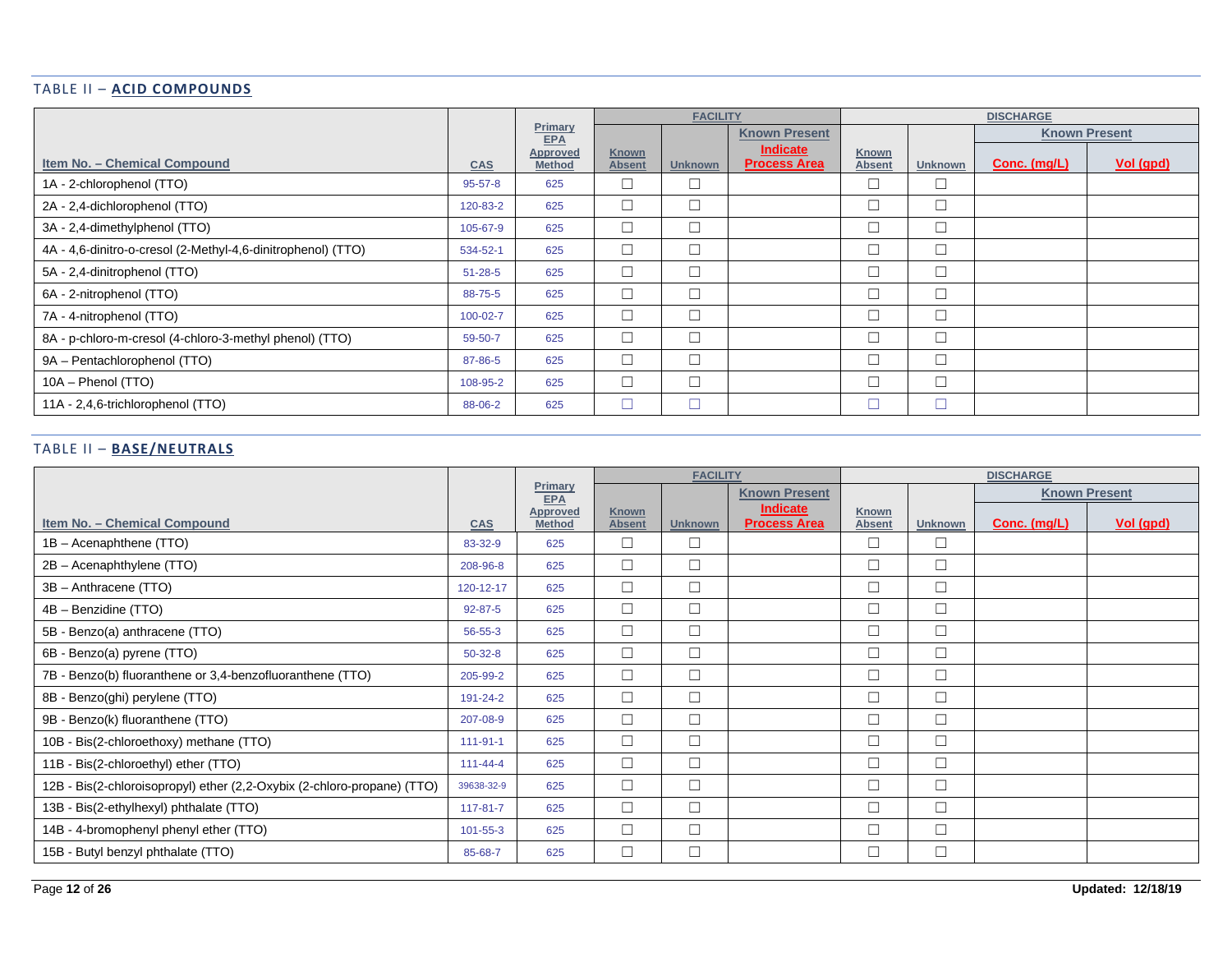|                                                     |                |                                  | <b>FACILITY</b>               |                |                                        |                        | <b>DISCHARGE</b> |                      |           |  |
|-----------------------------------------------------|----------------|----------------------------------|-------------------------------|----------------|----------------------------------------|------------------------|------------------|----------------------|-----------|--|
|                                                     |                | Primary<br><b>EPA</b>            |                               |                | <b>Known Present</b>                   |                        |                  | <b>Known Present</b> |           |  |
| Item No. - Chemical Compound                        | <b>CAS</b>     | <b>Approved</b><br><b>Method</b> | <b>Known</b><br><b>Absent</b> | <b>Unknown</b> | <b>Indicate</b><br><b>Process Area</b> | Known<br><b>Absent</b> | <b>Unknown</b>   | Conc. (mg/L)         | Vol (gpd) |  |
| 16B - 2-chloronaphthalene (TTO)                     | $91 - 58 - 7$  | 625                              | $\Box$                        | $\Box$         |                                        | $\Box$                 | □                |                      |           |  |
| 17B - 4-chlorophenyl phenyl ether (TTO)             | 7005-72-3      | 625                              | $\Box$                        | $\Box$         |                                        | $\Box$                 | $\Box$           |                      |           |  |
| 18B - Chrysene (TTO)                                | 218-01-9       | 625                              | $\Box$                        | $\Box$         |                                        | $\Box$                 | $\Box$           |                      |           |  |
| 19B - Dibenzo(a,h) anthracene (TTO)                 | 53-70-3        | 625                              | $\Box$                        | $\Box$         |                                        | $\Box$                 | $\Box$           |                      |           |  |
| 20B - 1,2-dichlorobenzene (o-dichlorobenzene) (TTO) | $95 - 50 - 1$  | 625/524.2                        | $\Box$                        | $\Box$         |                                        | $\Box$                 | $\Box$           |                      |           |  |
| 21B - 1,3-dichlorobenzene (TTO)                     | 541-73-1       | 625                              | $\Box$                        | $\Box$         |                                        | $\Box$                 | $\Box$           |                      |           |  |
| 22B - 1,4-dichlorobenzene (TTO)                     | 106-46-7       | 625                              | $\Box$                        | $\Box$         |                                        | $\Box$                 | $\Box$           |                      |           |  |
| 23B - 3,3-dichlorobenzidine (TTO)                   | $91 - 94 - 1$  | 625                              | $\Box$                        | $\Box$         |                                        | $\Box$                 | $\Box$           |                      |           |  |
| 24B - Diethyl phthalate (TTO)                       | 84-66-2        | 625                              | $\Box$                        | $\Box$         |                                        | $\Box$                 | $\Box$           |                      |           |  |
| 25B - Dimethyl phthalate (TTO)                      | $131 - 11 - 3$ | 625                              | $\Box$                        | $\Box$         |                                        | $\Box$                 | $\Box$           |                      |           |  |
| 26B - Di-n-Butyl phthalate (TTO)                    | 84-74-2        | 625                              | $\Box$                        | $\Box$         |                                        | $\Box$                 | $\Box$           |                      |           |  |
| 27B - 2,4-dinitrotoluene (TTO)                      | $121 - 14 - 2$ | 625                              | $\Box$                        | $\Box$         |                                        | $\Box$                 | $\Box$           |                      |           |  |
| 28B - 2,6-dinitrotoluene (TTO)                      | 606-20-2       | 625                              | $\Box$                        | $\Box$         |                                        | $\Box$                 | $\Box$           |                      |           |  |
| 29B - Di-n-Octyl phthalate (TTO)                    | 117-84-0       | 625                              | $\Box$                        | $\Box$         |                                        | $\Box$                 | $\Box$           |                      |           |  |
| 30B - 1,2-diphenylhydrazine (as azobenzene) (TTO)   | 122-66-7       | 625                              | $\Box$                        | $\Box$         |                                        | $\Box$                 | $\Box$           |                      |           |  |
| 31B - Fluoranthene (TTO)                            | 206-44-0       | 625                              | $\Box$                        | $\Box$         |                                        | $\Box$                 | $\Box$           |                      |           |  |
| 32B - Fluorene (TTO)                                | 86-73-7        | 625                              | $\Box$                        | $\Box$         |                                        | $\Box$                 | $\Box$           |                      |           |  |
| 33B - Hexachlorobenzene (TTO)                       | 118-74-1       | 625                              | $\Box$                        | $\Box$         |                                        | $\Box$                 | $\Box$           |                      |           |  |
| 34B - Hexachlorobutadiene (TTO)                     | 87-68-3        | 625                              | $\Box$                        | $\Box$         |                                        | $\Box$                 | $\Box$           |                      |           |  |
| 35B - Hexachlorocyclopentadiene (TTO)               | $77 - 47 - 4$  | 625                              | $\Box$                        | $\Box$         |                                        | $\Box$                 | $\Box$           |                      |           |  |
| 36B - Hexachloroethane (TTO)                        | $67 - 72 - 1$  | 625                              | $\Box$                        | $\Box$         |                                        | $\Box$                 | $\Box$           |                      |           |  |
| 37B - Indeno (1,2,3-cd) pyrene (TTO)                | 193-39-5       | 625                              | $\Box$                        | $\Box$         |                                        | $\Box$                 | $\Box$           |                      |           |  |
| 38B - Isophorone (TTO)                              | 78-59-1        | 625                              | $\Box$                        | $\Box$         |                                        | $\Box$                 | $\Box$           |                      |           |  |
| 39B - Naphthalene (TTO)                             | $91 - 20 - 3$  | 625                              | $\Box$                        | $\Box$         |                                        | $\Box$                 | $\Box$           |                      |           |  |
| 40B - Nitrobenzene (TTO)                            | 98-95-3        | 625                              | $\Box$                        | $\Box$         |                                        | $\Box$                 | $\Box$           |                      |           |  |
| 41B - N-nitrosodimethylamine (TTO)                  | 62-75-9        | 625                              | $\Box$                        | $\Box$         |                                        | $\Box$                 | $\Box$           |                      |           |  |
| 42B - N-nitrosodi-n-propylamine (TTO)               | 621-64-7       | 625                              | $\Box$                        | $\Box$         |                                        | $\Box$                 | $\Box$           |                      |           |  |
| 43B - N-nitrosodiphenylamine (TTO)                  | 86-30-6        | 625                              | $\Box$                        | $\Box$         |                                        | $\Box$                 | $\Box$           |                      |           |  |
| 44B - Phenanthrene (TTO)                            | $85 - 01 - 8$  | 625                              | $\Box$                        | $\Box$         |                                        | $\Box$                 | $\Box$           |                      |           |  |
| 45B - Pyrene (TTO)                                  | 129-00-0       | 625                              | $\Box$                        | $\Box$         |                                        | $\Box$                 | $\Box$           |                      |           |  |
| 46B - 1,2,4-trichlorobenzene (TTO)                  | 120-82-1       | 625                              | $\Box$                        | $\Box$         |                                        | $\Box$                 | $\Box$           |                      |           |  |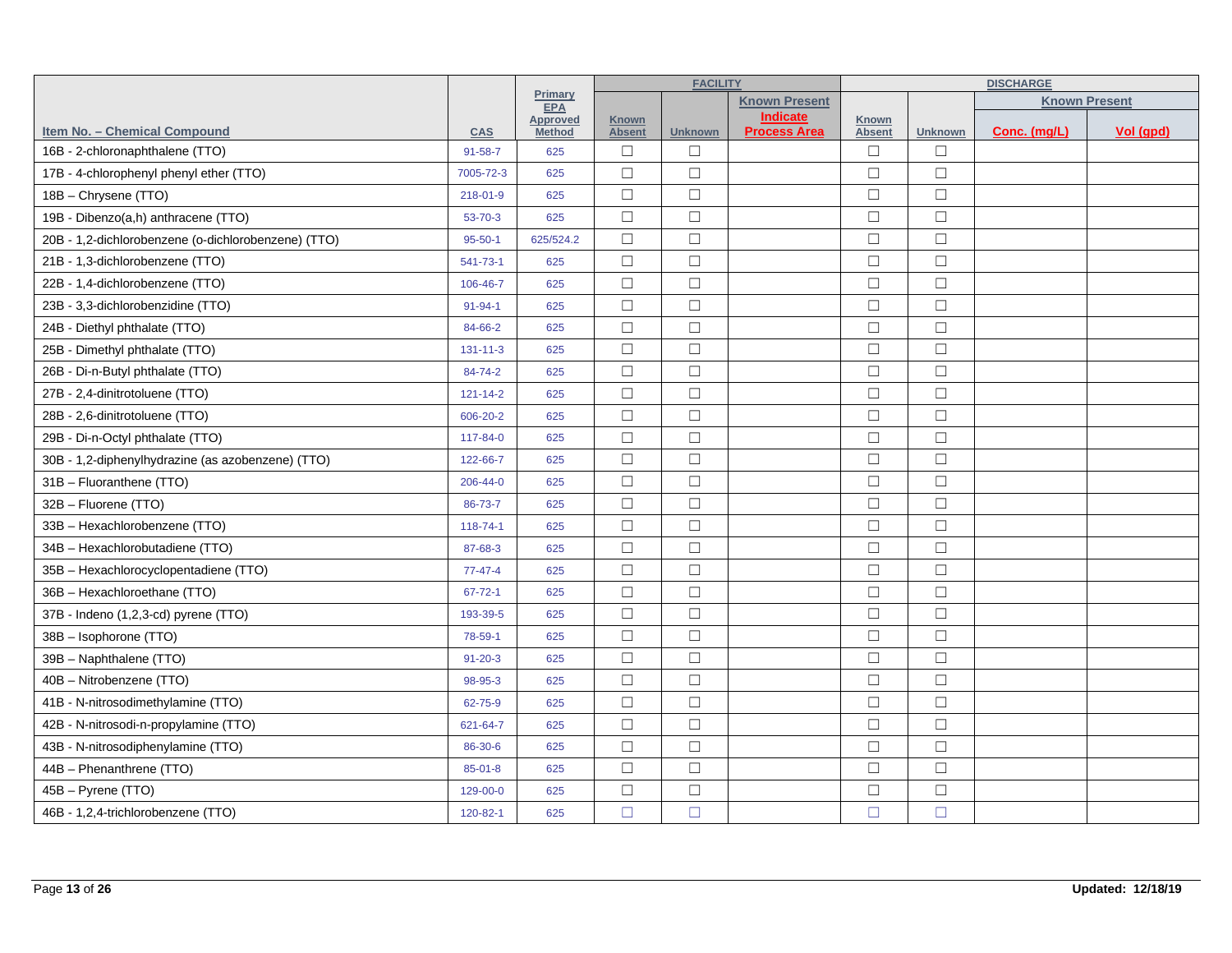## TABLE II – **PESTICIDES**

|                                                      |               |                           | <b>FACILITY</b>               |                |                                        |                        |                | <b>DISCHARGE</b> |                      |
|------------------------------------------------------|---------------|---------------------------|-------------------------------|----------------|----------------------------------------|------------------------|----------------|------------------|----------------------|
|                                                      |               | Primary<br><b>EPA</b>     |                               |                | <b>Known Present</b>                   |                        |                |                  | <b>Known Present</b> |
| Item No. - Chemical Compound                         | <b>CAS</b>    | Approved<br><b>Method</b> | <b>Known</b><br><b>Absent</b> | <b>Unknown</b> | <b>Indicate</b><br><b>Process Area</b> | Known<br><b>Absent</b> | <b>Unknown</b> | Conc. (mg/L)     | Vol (qpd)            |
| 1P - Aldrin (TTO)                                    | 309-00-2      | 608                       | $\Box$                        | $\Box$         |                                        | $\Box$                 | $\Box$         |                  |                      |
| 2P - Alpha-BHC (TTO)                                 | 319-84-6      | 608                       | $\Box$                        | $\Box$         |                                        | $\Box$                 | $\Box$         |                  |                      |
| 3P - Beta-BHC (TTO)                                  | 319-85-7      | 608                       | $\Box$                        | $\Box$         |                                        | $\Box$                 | $\Box$         |                  |                      |
| 4P - Gamma-BHC (Lindane) (TTO)                       | 319-86-8      | 608                       | $\Box$                        | $\Box$         |                                        | $\Box$                 | $\Box$         |                  |                      |
| 5P - Delta-BHC (TTO)                                 | 58-89-9       | 608                       | $\Box$                        | $\Box$         |                                        | $\Box$                 | $\Box$         |                  |                      |
| 6P - Chlordane (TTO)                                 | 57-74-9       | 608                       | $\Box$                        | $\Box$         |                                        | $\Box$                 | $\Box$         |                  |                      |
| 7P - 4,4-DDT (TTO)                                   | $50 - 29 - 3$ | 608                       | $\Box$                        | $\Box$         |                                        | $\Box$                 | $\Box$         |                  |                      |
| 8P - 4,4-DDE (TTO)                                   | $72 - 55 - 9$ | 608                       | $\Box$                        | $\Box$         |                                        | $\Box$                 | $\Box$         |                  |                      |
| 9P - 4,4-DDD (TDE) (Tetrachlorodiphenylethane) (TTO) | $72 - 54 - 8$ | 608                       | $\Box$                        | $\Box$         |                                        | $\Box$                 | $\Box$         |                  |                      |
| 10P - Dieldrin (TTO)                                 | $60 - 57 - 1$ | 608                       | $\Box$                        | $\Box$         |                                        | $\Box$                 | $\Box$         |                  |                      |
| 11P - Alpha-endosulfan (Endosulfan I) (TTO)          | 959-98-8      | 608                       | $\Box$                        | $\Box$         |                                        | $\Box$                 | $\Box$         |                  |                      |
| 12P - Beta-endosulfan (Endosulfan II) (TTO)          | 33213-65-9    | 608                       | $\Box$                        | $\Box$         |                                        | $\Box$                 | $\Box$         |                  |                      |
| 13P - Endosulfan sulfate (TTO)                       | 1031-07-8     | 608                       | $\Box$                        | $\Box$         |                                        | $\Box$                 | $\Box$         |                  |                      |
| 14P - Endrin (TTO)                                   | 72-20-8       | 608                       | $\Box$                        | $\Box$         |                                        | $\Box$                 | $\Box$         |                  |                      |
| 15P - Endrin aldehyde (TTO)                          | 7421-93-4     | 608                       | $\Box$                        | $\Box$         |                                        | $\Box$                 | $\Box$         |                  |                      |
| 16P - Heptachlor (TTO)                               | 76-44-8       | 608                       | $\Box$                        | $\Box$         |                                        | $\Box$                 | $\Box$         |                  |                      |
| 17P - Heptachlor epoxide (TTO)                       | 1024-57-3     | 608                       | $\Box$                        | $\Box$         |                                        | $\Box$                 | $\Box$         |                  |                      |
| 18P - PCB-1242 (Arochlor 1242) (TTO)                 | 53469-21-9    | 608                       | $\Box$                        | $\Box$         |                                        | $\Box$                 | $\Box$         |                  |                      |
| 19P - PCB-1254 (Arochlor 1254) (TTO)                 | 11097-69-1    | 608                       | $\Box$                        | $\Box$         |                                        | $\Box$                 | $\Box$         |                  |                      |
| 20P - PCB-1221 (Arochlor 1221) (TTO)                 | 11104-28-2    | 608                       | $\Box$                        | $\Box$         |                                        | $\Box$                 | $\Box$         |                  |                      |
| 21P - PCB-1232 (Arochlor 1232) (TTO)                 | 11141-16-5    | 608                       | $\Box$                        | $\Box$         |                                        | $\Box$                 | $\Box$         |                  |                      |
| 22P - PCB-1248 (Arochlor 1248) (TTO)                 | 12672-29-6    | 608                       | $\Box$                        | $\Box$         |                                        | $\Box$                 | $\Box$         |                  |                      |
| 23P - PCB-1260 (Arochlor 1260) (TTO)                 | 11096-82-5    | 608                       | $\Box$                        | $\Box$         |                                        | $\Box$                 | $\Box$         |                  |                      |
| 24P - PCB-1016 (Arochlor 1016) (TTO)                 | 12674-11-2    | 608                       | $\Box$                        | $\Box$         |                                        | $\Box$                 | $\Box$         |                  |                      |
| 25P - Toxaphene (TTO)                                | 8001-35-2     | 608                       | $\Box$                        | $\Box$         |                                        | $\Box$                 | $\Box$         |                  |                      |
| 2,3,7,8-TCDD (tetrachlorodibenzo-p-dioxin) (TTO)     | 1746-01-6     | 613                       | $\Box$                        | $\Box$         |                                        | $\Box$                 | $\Box$         |                  |                      |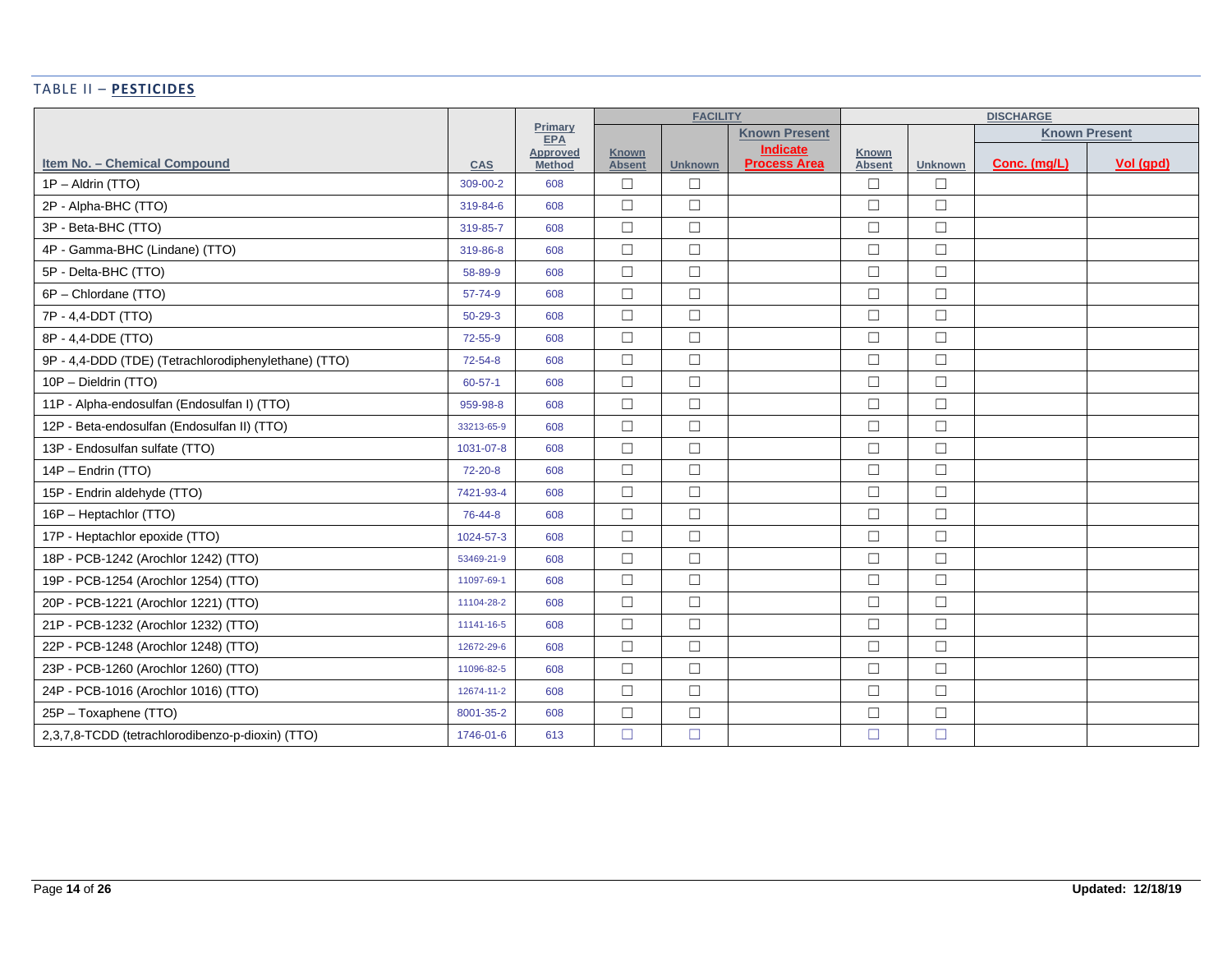#### TABLE III – **OTHER TOXIC POLLUTANTS (METALS & CYANIDE) & TOTAL PHENOLS**

|                                     |            |                           | <b>FACILITY</b>               |                |                                 |                        | <b>DISCHARGE</b> |              |                      |
|-------------------------------------|------------|---------------------------|-------------------------------|----------------|---------------------------------|------------------------|------------------|--------------|----------------------|
|                                     |            | Primary<br><b>EPA</b>     |                               |                | <b>Known Present</b>            |                        |                  |              | <b>Known Present</b> |
| <b>Item No. - Chemical Compound</b> | <b>CAS</b> | Approved<br><b>Method</b> | <b>Known</b><br><b>Absent</b> | <b>Unknown</b> | Indicate<br><b>Process Area</b> | Known<br><b>Absent</b> | <b>Unknown</b>   | Conc. (mg/L) | Vol (gpd)            |
| Antimony (Sb)                       | 7440-36-0  | 200.8                     | $\Box$                        | $\Box$         |                                 | $\Box$                 | $\Box$           |              |                      |
| Arsenic (As)                        | 7440-38-2  | 200.8                     | $\Box$                        | $\Box$         |                                 | $\Box$                 | $\Box$           |              |                      |
| Beryllium (Be)                      | 7440-41-7  | 200.8                     | $\Box$                        | $\Box$         |                                 | $\Box$                 | $\Box$           |              |                      |
| Cadmium (Cd)                        | 7440-43-9  | 200.8                     | $\Box$                        | $\Box$         |                                 | $\Box$                 | $\Box$           |              |                      |
| Chromium (Cr)                       | 7440-47-3  | 200.8                     | $\Box$                        | $\Box$         |                                 | $\Box$                 | $\Box$           |              |                      |
| Copper (Cu)                         | 7440-50-8  | 200.8                     | $\Box$                        | $\Box$         |                                 | $\Box$                 | $\Box$           |              |                      |
| Lead (Pb)                           | 7439-92-1  | 200.8                     | $\Box$                        | $\Box$         |                                 | $\Box$                 | $\Box$           |              |                      |
| Mercury (Hg)                        | 7439-97-6  | 245/1631                  | $\Box$                        | $\Box$         |                                 | $\Box$                 | $\Box$           |              |                      |
| Nickel (Ni)                         | 7440-02-0  | 200.8                     | $\Box$                        | $\Box$         |                                 | $\Box$                 | $\Box$           |              |                      |
| Selenium (Se)                       | 7782-49-2  | 200.8                     | $\Box$                        | $\Box$         |                                 | $\Box$                 | $\Box$           |              |                      |
| Silver (Ag)                         | 7440-22-4  | 200.8                     | $\Box$                        | $\Box$         |                                 | $\Box$                 | $\Box$           |              |                      |
| Thallium (Th)                       | 7440-28-0  | 200.8                     | $\Box$                        | $\Box$         |                                 | $\Box$                 | $\Box$           |              |                      |
| Zinc (Zn)                           | 7440-66-6  | 200.8                     | $\Box$                        | $\Box$         |                                 | $\Box$                 | $\Box$           |              |                      |
| Cyanide (CN), Total                 | $57-12-5$  | 335.4                     | $\Box$                        | $\Box$         |                                 | $\Box$                 | $\Box$           |              |                      |
| Phenols, Total (phenolics)          | E-10253    | 420                       | $\Box$                        | $\Box$         |                                 | $\Box$                 | $\Box$           |              |                      |

### TABLE IV – **CONVENTIONAL AND NONCONVENTIONAL POLLUTANTS**

|                              |            |                                  | <b>FACILITY</b>               |                |                                 |                               |                | <b>DISCHARGE</b>     |                  |
|------------------------------|------------|----------------------------------|-------------------------------|----------------|---------------------------------|-------------------------------|----------------|----------------------|------------------|
|                              |            | Primary<br><b>EPA</b>            |                               |                | <b>Known Present</b>            |                               |                | <b>Known Present</b> |                  |
| Item No. - Chemical Compound | <b>CAS</b> | <b>Approved</b><br><b>Method</b> | <b>Known</b><br><b>Absent</b> | <b>Unknown</b> | Indicate<br><b>Process Area</b> | <b>Known</b><br><b>Absent</b> | <b>Unknown</b> | Conc. (mg/L)         | <u>Vol (gpd)</u> |
| <b>Bromide</b>               | 24959-67-9 | 300.0                            |                               | $\Box$         |                                 |                               | $\Box$         |                      |                  |
| Fluoride                     | 16984-48-8 | 300.0                            | $\Box$                        | $\Box$         |                                 | $\Box$                        | $\Box$         |                      |                  |
| Nitrate (as N)               | 14797-55-8 | 300.0/352.1                      | $\Box$                        | $\Box$         |                                 |                               | $\Box$         |                      |                  |
| Nitrite (as N)               | 14797-65-0 | 300.0/353.2                      | $\Box$                        | $\Box$         |                                 |                               | $\Box$         |                      |                  |
| Nitrogen - Ammonia (as N)    | 7664-41-7  | 350.1/4500                       | $\Box$                        | $\Box$         |                                 | $\Box$                        | $\Box$         |                      |                  |
| Nitrogen – Kjeldahl (TKN)    | E-10264    | 350.1/4500                       | $\Box$                        | $\Box$         |                                 | $\Box$                        | $\Box$         |                      |                  |
| Nitrogen, Total Organic      | E-10264    | Calculation                      | $\Box$                        | $\Box$         |                                 |                               | $\Box$         |                      |                  |
| Oil & Grease                 | E-10140    | 1664/5520                        | $\Box$                        | $\Box$         |                                 | $\Box$                        | $\Box$         |                      |                  |
| Phosphorus, Total            | 7723-14-0  | 200.7/365.1                      | $\Box$                        | $\Box$         |                                 | $\Box$                        | $\Box$         |                      |                  |
| Radioactivity - Alpha, Total | 12587-46-1 | 900.0/7110                       | $\Box$                        | $\Box$         |                                 | $\Box$                        | $\Box$         |                      |                  |
| Radioactivity - Beta, Total  | 12587-47-2 | 900.0/7110                       | $\Box$                        | $\Box$         |                                 | $\Box$                        | $\Box$         |                      |                  |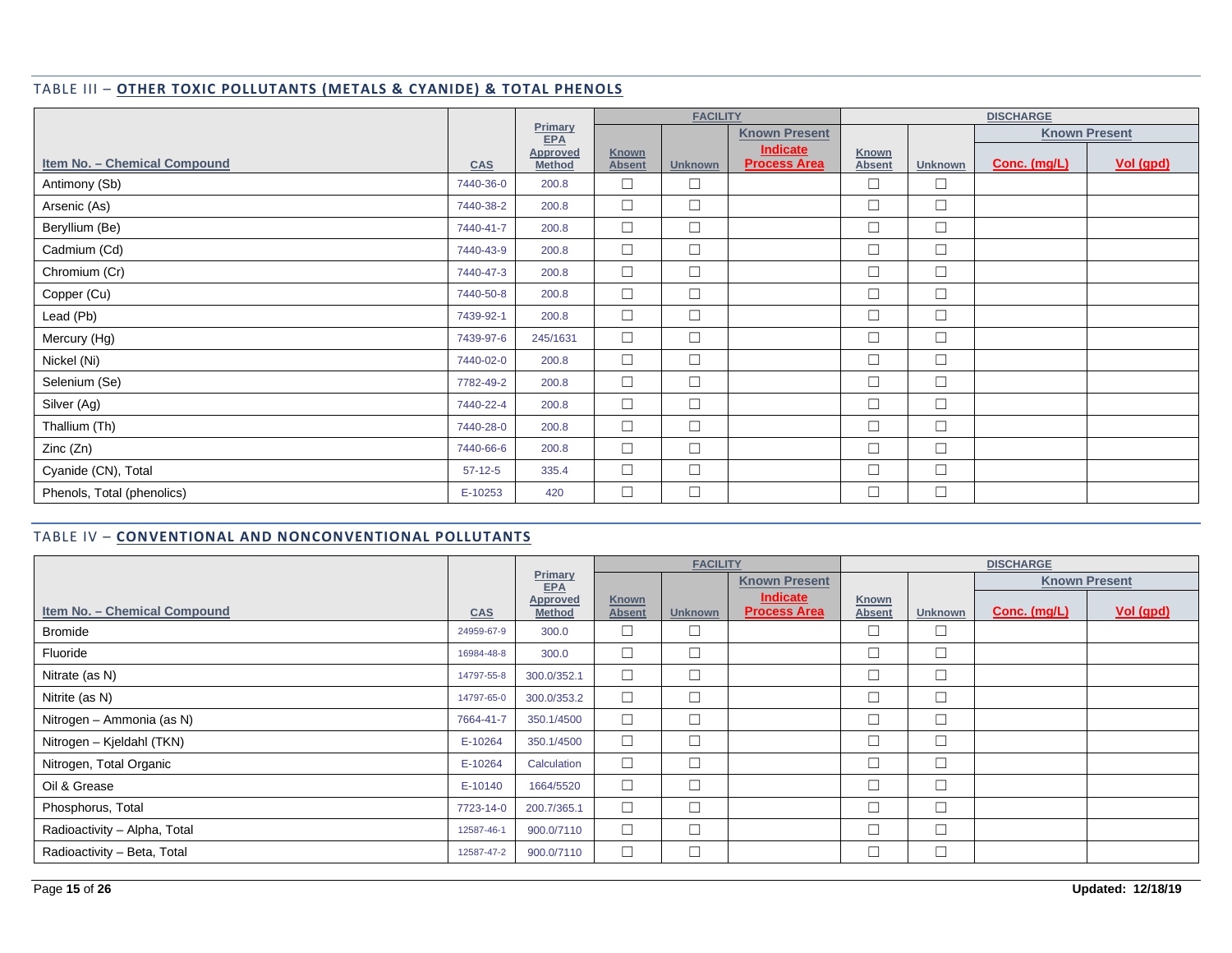|                               |            |                                  |                               | <b>FACILITY</b> |                                        |                        |                | <b>DISCHARGE</b> |                      |
|-------------------------------|------------|----------------------------------|-------------------------------|-----------------|----------------------------------------|------------------------|----------------|------------------|----------------------|
|                               |            | Primary<br><b>EPA</b>            |                               |                 | <b>Known Present</b>                   |                        |                |                  | <b>Known Present</b> |
| Item No. - Chemical Compound  | <b>CAS</b> | <b>Approved</b><br><b>Method</b> | <b>Known</b><br><b>Absent</b> | <b>Unknown</b>  | <b>Indicate</b><br><b>Process Area</b> | Known<br><b>Absent</b> | <b>Unknown</b> | Conc. (mg/L)     | Vol (gpd)            |
| Radioactivity - Radium, Total | 7440-14-4  | 903.0/7500                       | $\Box$                        | $\Box$          |                                        | $\Box$                 | $\Box$         |                  |                      |
| Sulfate (as SO4)              | 14808-79-8 | 300.0/375.2                      | $\Box$                        | $\Box$          |                                        | $\Box$                 | $\Box$         |                  |                      |
| Sulfide (as S)                | 18496-25-8 | 4500-S                           | $\Box$                        | $\Box$          |                                        | $\Box$                 | $\Box$         |                  |                      |
| Sulfite (as SO3)              | 14265-45-3 | 4500-SO3                         | $\Box$                        | $\Box$          |                                        | $\Box$                 | $\Box$         |                  |                      |
| Surfactants                   | E-14562    | 5540                             | $\Box$                        | $\Box$          |                                        | $\Box$                 | $\Box$         |                  |                      |
| Aluminum (Al), Total          | 7429-90-5  | 200.7/200.8                      | $\Box$                        | $\Box$          |                                        | $\Box$                 | $\Box$         |                  |                      |
| Barium (Ba), Total            | 7440-39-3  | 200.7/200.8                      | $\Box$                        | $\Box$          |                                        | $\Box$                 | $\Box$         |                  |                      |
| Boron (B), Total              | 7440-42-8  | 200.7/200.8                      | $\Box$                        | $\Box$          |                                        | $\Box$                 | $\Box$         |                  |                      |
| Cobalt (Co), Total            | 7440-48-4  | 200.7/200.8                      | $\Box$                        | $\Box$          |                                        | $\Box$                 | $\Box$         |                  |                      |
| Iron (Fe), Total              | 7439-89-6  | 200.7/200.8                      | $\Box$                        | $\Box$          |                                        | $\Box$                 | $\Box$         |                  |                      |
| Magnesium (Mg), Total         | 7439-95-4  | 200.7/200.8                      | $\Box$                        | $\Box$          |                                        | $\Box$                 | $\Box$         |                  |                      |
| Molybdenum (Mo), Total        | 7439-98-7  | 200.8                            | $\Box$                        | $\Box$          |                                        | $\Box$                 | $\Box$         |                  |                      |
| Manganese (Mn), Total         | 7439-96-5  | 200.7/200.8                      | $\Box$                        | $\Box$          |                                        | $\Box$                 | $\Box$         |                  |                      |
| Tin (Sn), Total               | 7440-31-5  | 200.7/200.8                      | $\Box$                        | $\Box$          |                                        | $\Box$                 | $\Box$         |                  |                      |
| Titanium (Ti), Total          | 7440-32-6  | 200.7/200.8                      | $\Box$                        | $\Box$          |                                        | $\Box$                 | $\Box$         |                  |                      |

### TABLE V – **TOXIC POLLUTANTS & HAZARDOUS SUBSTANCES**

|                                 |                |                           | <b>FACILITY</b>               |                |                                        |                        |                | <b>DISCHARGE</b> |                      |
|---------------------------------|----------------|---------------------------|-------------------------------|----------------|----------------------------------------|------------------------|----------------|------------------|----------------------|
|                                 |                | Primary<br>EPA            |                               |                | <b>Known Present</b>                   |                        |                |                  | <b>Known Present</b> |
| Item No. - Chemical Compound    | <b>CAS</b>     | Approved<br><b>Method</b> | <b>Known</b><br><b>Absent</b> | <b>Unknown</b> | <b>Indicate</b><br><b>Process Area</b> | Known<br><b>Absent</b> | <b>Unknown</b> | Conc. (mg/L)     | Vol (gpd)            |
| Asbestos (friable)              | 12001-29-5     | 100.1                     | $\Box$                        | $\Box$         |                                        | $\Box$                 | $\Box$         |                  |                      |
| Acetaldehyde                    | 75-07-0        | <b>Contact IPT</b>        | $\Box$                        | $\Box$         |                                        | $\Box$                 | $\Box$         |                  |                      |
| Allyl alcohol                   | $107 - 18 - 6$ | <b>Contact IPT</b>        | $\Box$                        | $\Box$         |                                        | $\Box$                 | $\Box$         |                  |                      |
| Allyl chloride                  | 107-05-1       | <b>Contact IPT</b>        | $\Box$                        | $\Box$         |                                        | $\Box$                 | $\Box$         |                  |                      |
| Amyl acetate (pentyl acetate)   | 628-63-7       | <b>Contact IPT</b>        | $\Box$                        | $\Box$         |                                        | $\Box$                 | $\Box$         |                  |                      |
| Aniline                         | 62-53-3        | <b>Contact IPT</b>        | $\Box$                        | $\Box$         |                                        | $\Box$                 | $\Box$         |                  |                      |
| Benzonitrile                    | 100-47-0       | <b>Contact IPT</b>        | $\Box$                        | $\Box$         |                                        | $\Box$                 | $\Box$         |                  |                      |
| Benzyl chloride                 | 100-44-7       | <b>RCRA</b>               | $\Box$                        | $\Box$         |                                        | $\Box$                 | $\Box$         |                  |                      |
| Butyl acetate (butyl ethanoate) | 123-86-4       | 1666                      | $\Box$                        | $\Box$         |                                        | $\Box$                 | $\Box$         |                  |                      |
| n-Butylamine                    | 109-73-9       | <b>Contact IPT</b>        | $\Box$                        | $\Box$         |                                        | $\Box$                 | $\Box$         |                  |                      |
| Captan                          | 133-06-2       | 617/6630                  | $\Box$                        | $\Box$         |                                        | $\Box$                 | $\Box$         |                  |                      |
| Carbaryl                        | 63-25-2        | 531.1/632/553             | $\Box$                        | $\Box$         |                                        | $\Box$                 | $\Box$         |                  |                      |
| Carbofuran                      | 1563-66-2      | <b>Contact IPT</b>        | $\Box$                        | $\Box$         |                                        | $\Box$                 | $\Box$         |                  |                      |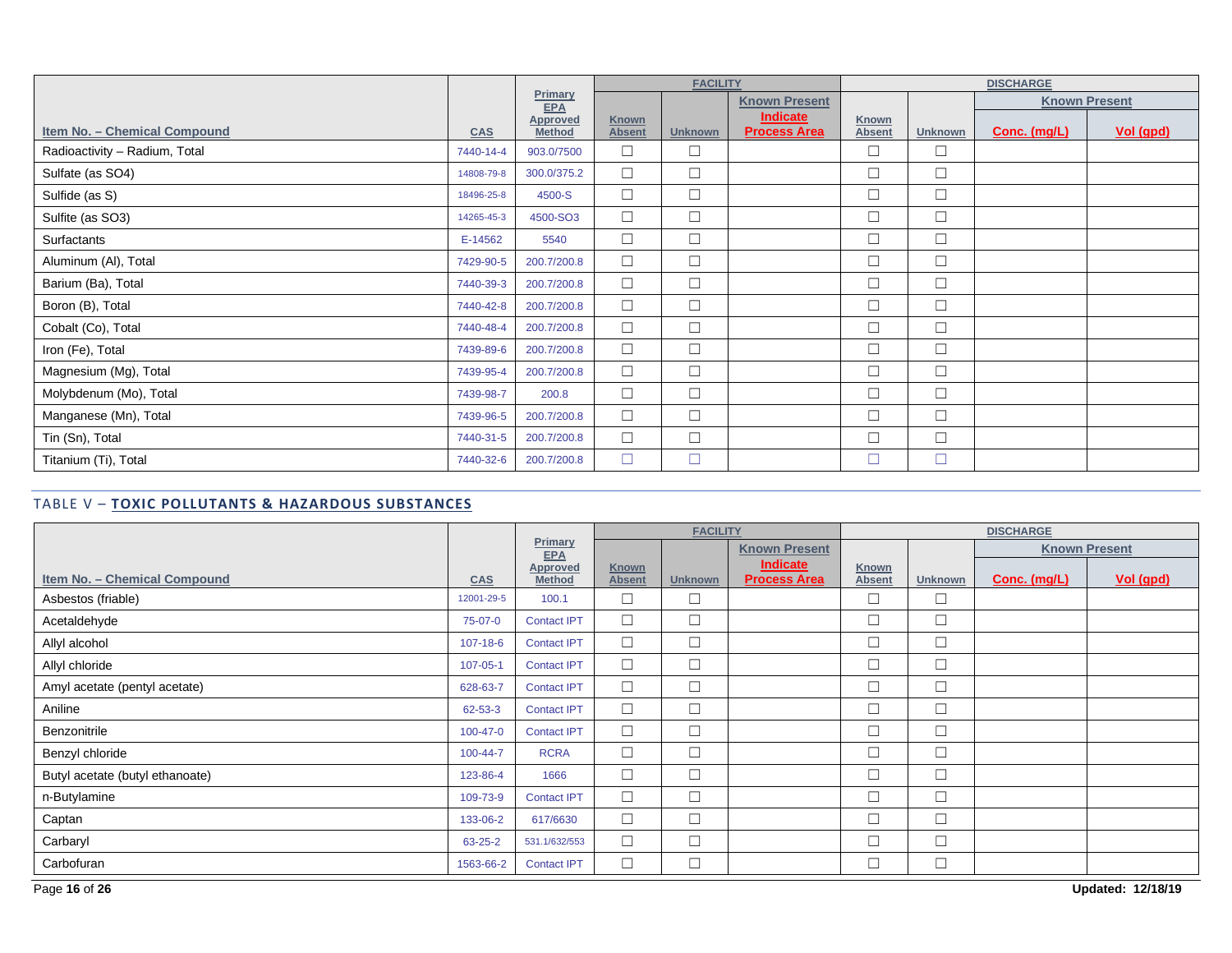|                                          |                |                           | <b>FACILITY</b>               |                |                                        | <b>DISCHARGE</b>              |                |              |                      |
|------------------------------------------|----------------|---------------------------|-------------------------------|----------------|----------------------------------------|-------------------------------|----------------|--------------|----------------------|
|                                          |                | Primary<br><b>EPA</b>     |                               |                | <b>Known Present</b>                   |                               |                |              | <b>Known Present</b> |
| Item No. - Chemical Compound             | CAS            | Approved<br><b>Method</b> | <b>Known</b><br><b>Absent</b> | <b>Unknown</b> | <b>Indicate</b><br><b>Process Area</b> | <b>Known</b><br><b>Absent</b> | <b>Unknown</b> | Conc. (mg/L) | Vol (gpd)            |
| Carbon disulfide                         | $75-15-0$      | <b>Contact IPT</b>        | $\Box$                        | $\Box$         |                                        | $\Box$                        | $\Box$         |              |                      |
| Chlorpyrifos                             | 2921-88-2      | <b>Contact IPT</b>        | $\Box$                        | $\Box$         |                                        | $\Box$                        | $\Box$         |              |                      |
| Coumaphos                                | $56 - 72 - 4$  | <b>Contact IPT</b>        | $\Box$                        | $\Box$         |                                        | $\Box$                        | $\Box$         |              |                      |
| Cresol                                   | <b>Class</b>   | <b>Contact IPT</b>        | $\Box$                        | $\Box$         |                                        | $\Box$                        | $\Box$         |              |                      |
| Crotonaldehyde                           | 4170-30-3      | <b>Contact IPT</b>        | $\Box$                        | $\Box$         |                                        | $\Box$                        | $\Box$         |              |                      |
| Cyclohexane                              | 608-73-1       | <b>Contact IPT</b>        | $\Box$                        | $\Box$         |                                        | $\Box$                        | $\Box$         |              |                      |
| 2,4-D (2,4-Dichlorophenoxy acetic acid)  | 94-75-7        | 615/6640                  | $\Box$                        | $\Box$         |                                        | $\Box$                        | $\Box$         |              |                      |
| Diazinon                                 | 333-41-5       | 507/614<br>622/1657       | $\Box$                        | $\Box$         |                                        | $\Box$                        | $\Box$         |              |                      |
| Dicamba                                  | 1918-00-9      | 615                       | $\Box$                        | $\Box$         |                                        | $\Box$                        | $\Box$         |              |                      |
| Dichlobenil                              | 1194-65-6      | <b>Contact IPT</b>        | $\Box$                        | $\Box$         |                                        | $\Box$                        | $\Box$         |              |                      |
| Dichlone                                 | 117-80-6       | <b>RCRA</b>               | $\Box$                        | $\Box$         |                                        | $\Box$                        | $\Box$         |              |                      |
| 2,2-Dichloropropionic acid               | 75-99-0        | <b>Contact IPT</b>        | $\Box$                        | $\Box$         |                                        | $\Box$                        | $\Box$         |              |                      |
| Dichlorvos                               | 62-73-7        | <b>Contact IPT</b>        | $\Box$                        | $\Box$         |                                        | $\Box$                        | $\Box$         |              |                      |
| Diethylamine                             | 109-89-7       | 1666/1671                 | $\Box$                        | $\Box$         |                                        | $\Box$                        | $\Box$         |              |                      |
| Dimethylamine                            | 124-40-3       | <b>Contact IPT</b>        | $\Box$                        | $\Box$         |                                        | $\Box$                        | $\Box$         |              |                      |
| Dinitrobenzene                           | <b>Class</b>   | <b>Contact IPT</b>        | $\Box$                        | $\Box$         |                                        | $\Box$                        | $\Box$         |              |                      |
| Diquat                                   | 85-00-7        | 549.2                     | $\Box$                        | $\Box$         |                                        | $\Box$                        | $\Box$         |              |                      |
| Disulfoton                               | 298-04-4       | 507/614<br>622/1657 525.2 | $\Box$                        | $\Box$         |                                        | $\Box$                        | $\Box$         |              |                      |
| Diuron                                   | 330-54-1       | 632/553                   | $\Box$                        | $\Box$         |                                        | $\Box$                        | $\Box$         |              |                      |
| Epichlorohydrin                          | 106-89-8       | <b>RCRA</b>               | $\Box$                        | $\Box$         |                                        | $\Box$                        | $\Box$         |              |                      |
| Ethion                                   | 563-12-2       | 614/1657                  | $\Box$                        | $\Box$         |                                        | $\Box$                        | $\Box$         |              |                      |
| Ethylenediamine                          | $107 - 15 - 3$ | <b>Contact IPT</b>        | $\Box$                        | $\Box$         |                                        | $\Box$                        | $\Box$         |              |                      |
| Ethylene dibromide                       | 106-93-4       | <b>Contact IPT</b>        | $\Box$                        | $\Box$         |                                        | $\Box$                        | $\Box$         |              |                      |
| Formaldehyde                             | $50 - 00 - 0$  | <b>Contact IPT</b>        | $\Box$                        | $\Box$         |                                        | $\Box$                        | $\Box$         |              |                      |
| Furfural                                 | $98 - 01 - 1$  | <b>Contact IPT</b>        | $\Box$                        | $\Box$         |                                        | $\Box$                        | $\Box$         |              |                      |
| Guthion                                  | 86-50-0        | <b>Contact IPT</b>        | $\Box$                        | $\Box$         |                                        | $\Box$                        | $\Box$         |              |                      |
| Isoprene                                 | 78-79-5        | <b>Contact IPT</b>        | $\Box$                        | $\Box$         |                                        | $\Box$                        | $\Box$         |              |                      |
| Isopropanolamine Dodecylbenzenesulfonate | Unk            | <b>Contact IPT</b>        | $\Box$                        | $\Box$         |                                        | $\Box$                        | $\Box$         |              |                      |
| Kelthane                                 | 115-32-2       | <b>Contact IPT</b>        | $\Box$                        | $\Box$         |                                        | $\Box$                        | $\Box$         |              |                      |
| Kepone                                   | 143-50-0       | <b>Contact IPT</b>        | $\Box$                        | $\Box$         |                                        | $\Box$                        | $\Box$         |              |                      |
| Malathion                                | 121-75-5       | 614/1657                  | $\Box$                        | $\Box$         |                                        | $\Box$                        | $\Box$         |              |                      |
| Mercaptodimethur                         | 2032-65-7      | <b>Contact IPT</b>        | $\Box$                        | $\Box$         |                                        | $\Box$                        | $\Box$         |              |                      |
| Methoxychlor                             | $72 - 43 - 5$  | 505/508/608<br>617/1656   | $\Box$                        | $\Box$         |                                        | $\Box$                        | $\Box$         |              |                      |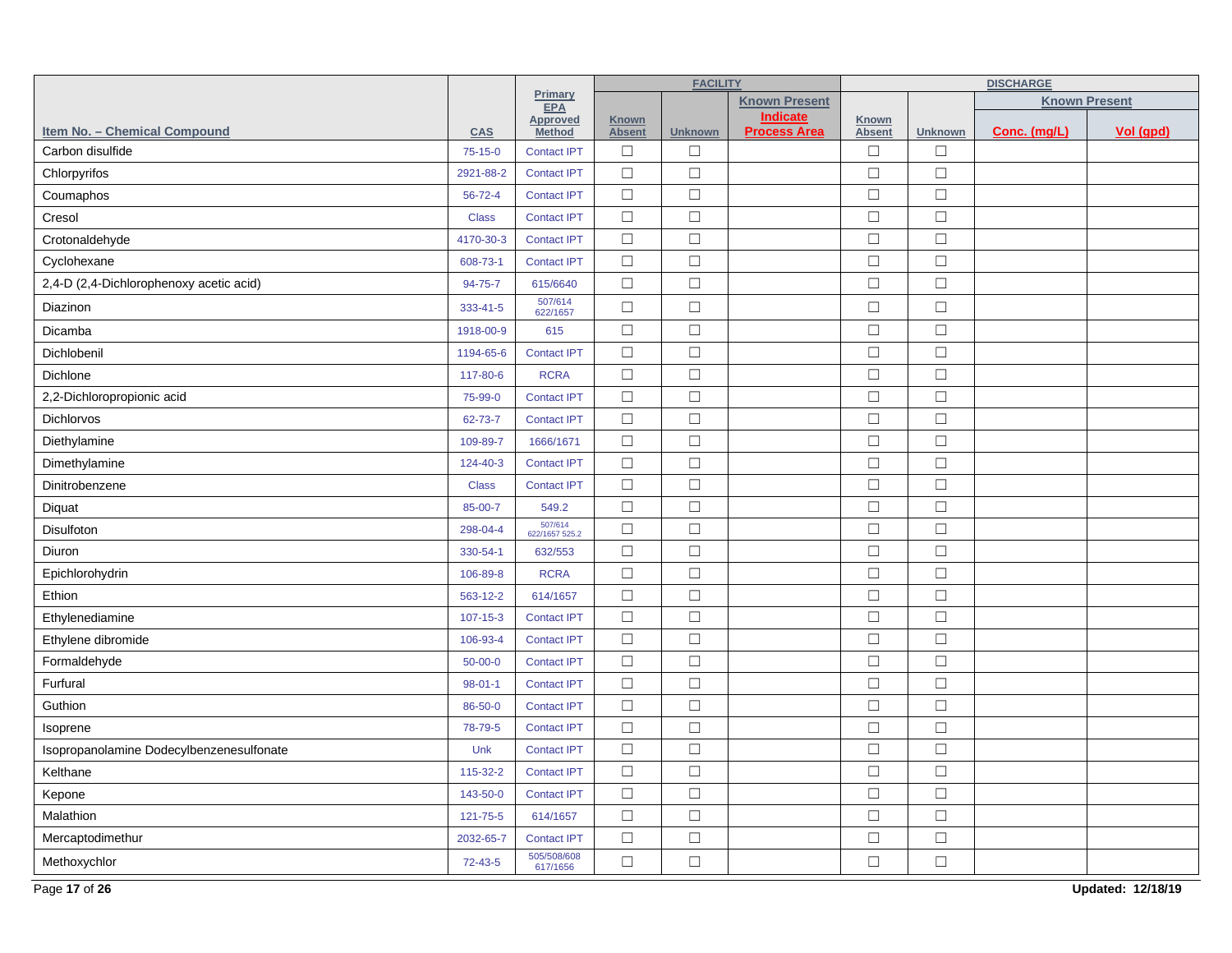|                                                     |               |                                  | <b>FACILITY</b>               |                |                                 |                               | <b>DISCHARGE</b> |              |                      |  |
|-----------------------------------------------------|---------------|----------------------------------|-------------------------------|----------------|---------------------------------|-------------------------------|------------------|--------------|----------------------|--|
|                                                     |               | Primary<br><b>EPA</b>            |                               |                | <b>Known Present</b>            |                               |                  |              | <b>Known Present</b> |  |
| Item No. - Chemical Compound                        | <b>CAS</b>    | <b>Approved</b><br><b>Method</b> | <b>Known</b><br><b>Absent</b> | <b>Unknown</b> | Indicate<br><b>Process Area</b> | <b>Known</b><br><b>Absent</b> | <b>Unknown</b>   | Conc. (mg/L) | Vol (gpd)            |  |
| Methyl mercaptan (methanethiol)                     | 74-93-1       | <b>Contact IPT</b>               | $\Box$                        | $\Box$         |                                 | $\Box$                        | $\Box$           |              |                      |  |
| Methyl methacrylate                                 | 80-62-6       | <b>Contact IPT</b>               | $\Box$                        | $\Box$         |                                 | $\Box$                        | $\Box$           |              |                      |  |
| Methyl parathion                                    | 298-00-0      | <b>Contact IPT</b>               | $\Box$                        | $\Box$         |                                 | $\Box$                        | $\Box$           |              |                      |  |
| Mevinphos                                           | 7786-34-7     | <b>Contact IPT</b>               | $\Box$                        | $\Box$         |                                 | $\Box$                        | $\Box$           |              |                      |  |
| Mexacarbate                                         | 315-18-4      | 632                              | $\Box$                        | $\Box$         |                                 | $\Box$                        | $\Box$           |              |                      |  |
| Monoethylamine (ethylamine)                         | 75-04-7       | <b>Contact IPT</b>               | $\Box$                        | $\Box$         |                                 | $\Box$                        | $\Box$           |              |                      |  |
| Monomethylamine (methylamine)                       | 74-89-5       | <b>Contact IPT</b>               | $\Box$                        | $\Box$         |                                 | $\Box$                        | $\Box$           |              |                      |  |
| Naled                                               | 300-76-5      | <b>Contact IPT</b>               | $\Box$                        | $\Box$         |                                 | $\Box$                        | $\Box$           |              |                      |  |
| Napthenic acid                                      | 1338-24-5     | <b>Contact IPT</b>               | $\Box$                        | $\Box$         |                                 | $\Box$                        | $\Box$           |              |                      |  |
| Nitrotoluene (all isomers)                          | $99 - 08 - 1$ | <b>Contact IPT</b>               | $\Box$                        | $\Box$         |                                 | $\Box$                        | $\Box$           |              |                      |  |
| Parathion                                           | 56-38-2       | <b>Contact IPT</b>               | $\Box$                        | $\Box$         |                                 | $\Box$                        | $\Box$           |              |                      |  |
| Paration, Ethyl                                     | 56-38-2       | 614/6630                         | $\Box$                        | $\Box$         |                                 | $\Box$                        | $\Box$           |              |                      |  |
| Parathion, Methyl                                   | 298-00-0      | 614/622/1657/<br>6630            | $\Box$                        | $\Box$         |                                 | $\Box$                        | $\Box$           |              |                      |  |
| Phenolsulfanate                                     | Unk           | <b>Contact IPT</b>               | $\Box$                        | $\Box$         |                                 | $\Box$                        | $\Box$           |              |                      |  |
| Phosgene                                            | 75-44-5       | <b>Contact IPT</b>               | $\Box$                        | $\Box$         |                                 | $\Box$                        | $\Box$           |              |                      |  |
| Propargite                                          | 2312-35-8     | <b>Contact IPT</b>               | $\Box$                        | $\Box$         |                                 | $\Box$                        | $\Box$           |              |                      |  |
| Propylene oxide                                     | 75-56-9       | <b>Contact IPT</b>               | $\Box$                        | $\Box$         |                                 | $\Box$                        | $\Box$           |              |                      |  |
| Pyrethrins                                          | <b>Class</b>  | <b>Contact IPT</b>               | $\Box$                        | $\Box$         |                                 | $\Box$                        | $\Box$           |              |                      |  |
| Quinoline                                           | $91 - 22 - 5$ | <b>Contact IPT</b>               | $\Box$                        | $\Box$         |                                 | $\Box$                        | $\Box$           |              |                      |  |
| Resorcinol                                          | 108-46-3      | <b>Contact IPT</b>               | $\Box$                        | $\Box$         |                                 | $\Box$                        | $\Box$           |              |                      |  |
| Strontium                                           | 7440-24-6     | <b>Contact IPT</b>               | $\Box$                        | $\Box$         |                                 | $\Box$                        | $\Box$           |              |                      |  |
| Strychnine                                          | $57 - 24 - 9$ | <b>Contact IPT</b>               | $\Box$                        | $\Box$         |                                 | $\Box$                        | $\Box$           |              |                      |  |
| Styrene                                             | 100-42-5      | <b>Contact IPT</b>               | $\Box$                        | $\Box$         |                                 | $\Box$                        | $\Box$           |              |                      |  |
| 2,4,5-T (2,4,5-Trichlorophenoxy acetic acid)        | 93-76-5       | 615/6640                         | $\Box$                        | $\Box$         |                                 | $\Box$                        | $\Box$           |              |                      |  |
| TDE (DDD) (4,4-DDD) (Tetrachlorodiphenylethane)     | $72 - 54 - 8$ | 608/617 6630                     | $\Box$                        | $\Box$         |                                 | $\Box$                        | $\Box$           |              |                      |  |
| 2,4,5-TP (2-(2,4,5-Trichlorophenoxy) propanoic acid | $93 - 72 - 1$ | 615/6640                         | $\Box$                        | $\Box$         |                                 | $\Box$                        | $\Box$           |              |                      |  |
| Trichlorofan                                        | Unk           | <b>Contact IPT</b>               | $\Box$                        | $\Box$         |                                 | $\Box$                        | $\Box$           |              |                      |  |
| Triethanolamine dodecylbenzenesulfonate             | Unk           | <b>Contact IPT</b>               | $\Box$                        | $\Box$         |                                 | $\Box$                        | $\Box$           |              |                      |  |
| Triethylamine                                       | 121-44-8      | 1666/1671                        | $\Box$                        | $\Box$         |                                 | $\Box$                        | $\Box$           |              |                      |  |
| Trimethylamine                                      | 75-50-3       | <b>Contact IPT</b>               | $\Box$                        | $\Box$         |                                 | $\Box$                        | $\Box$           |              |                      |  |
| Uranium                                             | 7440-61-1     | <b>Contact IPT</b>               | $\Box$                        | $\Box$         |                                 | $\Box$                        | $\Box$           |              |                      |  |
| Vanadium                                            | 7440-62-2     | 200.7/200.8                      | $\Box$                        | $\Box$         |                                 | $\Box$                        | $\Box$           |              |                      |  |
| Vinyl acetate                                       | 108-05-4      | <b>Contact IPT</b>               | $\Box$                        | $\Box$         |                                 | $\Box$                        | $\Box$           |              |                      |  |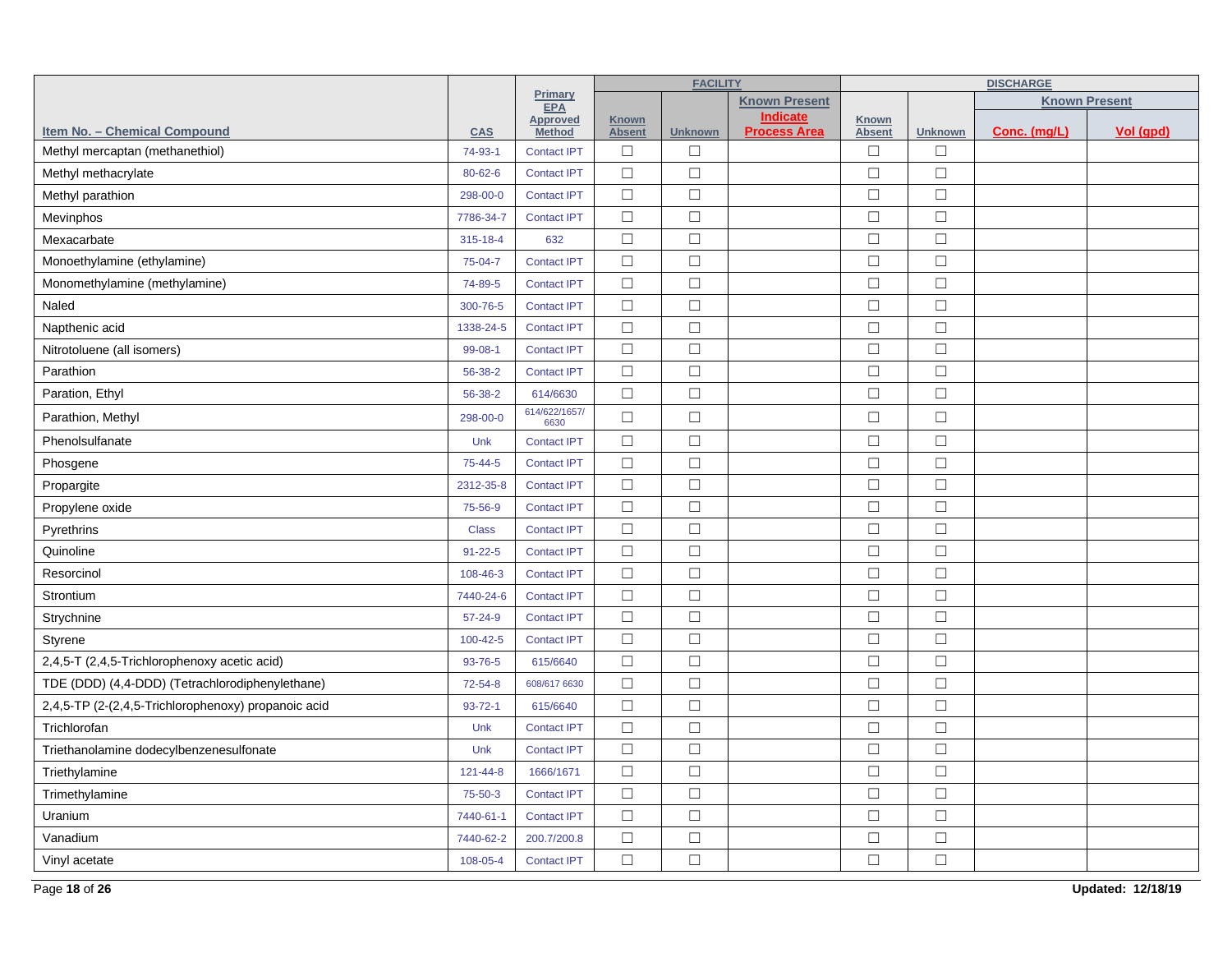|                              | <b>FACILITY</b> |                                  |                               |                |                                 | <b>DISCHARGE</b>       |         |                      |           |
|------------------------------|-----------------|----------------------------------|-------------------------------|----------------|---------------------------------|------------------------|---------|----------------------|-----------|
|                              |                 | Primary<br><b>EPA</b>            |                               |                | <b>Known Present</b>            |                        |         | <b>Known Present</b> |           |
| Item No. - Chemical Compound | <b>CAS</b>      | <b>Approved</b><br><b>Method</b> | <b>Known</b><br><b>Absent</b> | <b>Unknown</b> | Indicate<br><b>Process Area</b> | Known<br><b>Absent</b> | Unknown | Conc. (mg/L)         | Vol (gpd) |
| Xylene, Total                | 1330-20-7       | 524.2 / Table<br>1F for isomers  | –<br>└                        | └              |                                 |                        | └       |                      |           |
| Xylenol                      | <b>Class</b>    | <b>Contact IPT</b>               |                               |                |                                 |                        |         |                      |           |
| Zirconium                    | 7440-67-7       | <b>Contact IPT</b>               |                               |                |                                 |                        |         |                      |           |

## TABLE IF – **PHARMACEUTICAL POLLUTANTS** – 40 CFR 136 TABLE 1F (PHARMACEUTICAL MANUFACTURING 40 CFR 439)

|                                   |                |                           | <b>FACILITY</b>               |                |                                        |                        |                | <b>DISCHARGE</b>     |           |
|-----------------------------------|----------------|---------------------------|-------------------------------|----------------|----------------------------------------|------------------------|----------------|----------------------|-----------|
|                                   |                | Primary<br><b>EPA</b>     |                               |                | <b>Known Present</b>                   |                        |                | <b>Known Present</b> |           |
| Item No. - Chemical Compound      | <b>CAS</b>     | Approved<br><b>Method</b> | <b>Known</b><br><b>Absent</b> | <b>Unknown</b> | <b>Indicate</b><br><b>Process Area</b> | Known<br><b>Absent</b> | <b>Unknown</b> | Conc. (mg/L)         | Vol (gpd) |
| Acetonitrile                      | 75-05-8        | 1666/1671                 | $\Box$                        | $\Box$         |                                        | $\Box$                 | $\Box$         |                      |           |
| n-amyl acetate                    | 628-63-7       | 1666                      | $\Box$                        | $\Box$         |                                        | $\Box$                 | $\Box$         |                      |           |
| n-amyl alcohol                    | $71 - 41 - 0$  | 1666                      | $\Box$                        | $\Box$         |                                        | $\Box$                 | $\Box$         |                      |           |
| Benzene                           | $71 - 43 - 2$  | 524.2                     | $\Box$                        | $\Box$         |                                        | $\Box$                 | $\Box$         |                      |           |
| n-butyl acetate (butyl ethanoate) | 123-86-4       | 1666                      | $\Box$                        | $\Box$         |                                        | $\Box$                 | $\Box$         |                      |           |
| Tert-butyl alcohol                | 75-65-0        | 1666                      | $\Box$                        | $\Box$         |                                        | $\Box$                 | $\Box$         |                      |           |
| Chlorobenzene                     | 108-90-7       | 524.2                     | $\Box$                        | $\Box$         |                                        | $\Box$                 | $\Box$         |                      |           |
| Chloroform                        | 67-66-3        | 524.2                     | $\Box$                        | $\Box$         |                                        | $\Box$                 | $\Box$         |                      |           |
| o-Dichlorobenzene                 | $95 - 50 - 1$  | 524.2                     | $\Box$                        | $\Box$         |                                        | $\Box$                 | $\Box$         |                      |           |
| 1,2-Dichloroethane                | 107-06-2       | 524.2                     | $\Box$                        | $\Box$         |                                        | $\Box$                 | $\Box$         |                      |           |
| Diethylamine                      | 109-89-7       | 1666/1671                 | $\Box$                        | $\Box$         |                                        | $\Box$                 | $\Box$         |                      |           |
| Dimethyl Sulfoxide                | 67-68-5        | 1666/1671                 | $\Box$                        | $\Box$         |                                        | $\Box$                 | $\Box$         |                      |           |
| Ethanol                           | 64-17-5        | 1666/1671                 | $\Box$                        | $\Box$         |                                        | $\Box$                 | $\Box$         |                      |           |
| Ethyl acetate                     | 141-78-6       | 1666                      | $\Box$                        | $\Box$         |                                        | $\Box$                 | $\Box$         |                      |           |
| n-Heptane                         | 142-82-5       | 1666                      | $\Box$                        | $\Box$         |                                        | $\Box$                 | $\Box$         |                      |           |
| n-Hexane                          | 110-54-3       | 1666                      | $\Box$                        | $\Box$         |                                        | $\Box$                 | $\Box$         |                      |           |
| Isobutyraldehyde                  | 78-84-2        | 1666                      | $\Box$                        | $\Box$         |                                        | $\Box$                 | $\Box$         |                      |           |
| Isopropanol (2-propanol)          | 67-63-0        | 1666                      | $\Box$                        | $\Box$         |                                        | $\Box$                 | $\Box$         |                      |           |
| Isopropyl acetate                 | $108 - 21 - 4$ | 1666                      | $\Box$                        | $\Box$         |                                        | $\Box$                 | $\Box$         |                      |           |
| Isopropyl ether                   | 108-20-3       | 1666                      | $\Box$                        | $\Box$         |                                        | $\Box$                 | $\Box$         |                      |           |
| Methanol                          | $67 - 56 - 1$  | 1666/1671                 | $\Box$                        | $\Box$         |                                        | $\Box$                 | $\Box$         |                      |           |
| Methyl Cellosolve                 | 109-86-4       | 1666/1671                 | $\Box$                        | $\Box$         |                                        | $\Box$                 | $\Box$         |                      |           |
| Methylene Chloride                | 75-09-2        | 524.2                     | $\Box$                        | $\Box$         |                                        | $\Box$                 | $\Box$         |                      |           |
| Methyl Formate                    | $107 - 31 - 3$ | 1666                      | $\Box$                        | $\Box$         |                                        | $\Box$                 | $\Box$         |                      |           |
| 4-methyl-2-pentanone (MIBK)       | $108 - 10 - 1$ | 1666/524.2                | $\Box$                        | $\Box$         |                                        | $\Box$                 | $\Box$         |                      |           |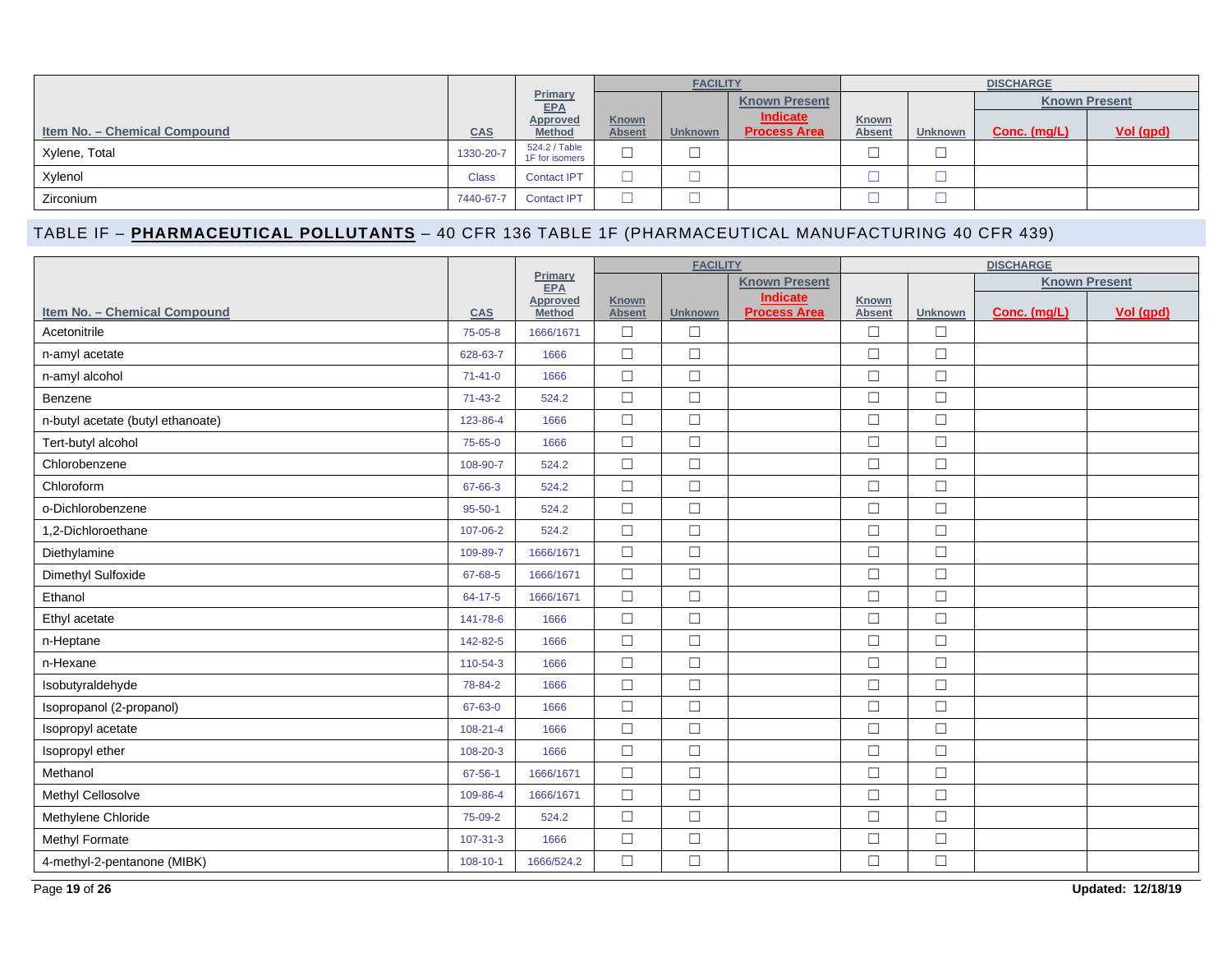|                              |                |                                  | <b>FACILITY</b>               |                |                                 | <b>DISCHARGE</b>              |                |              |                      |
|------------------------------|----------------|----------------------------------|-------------------------------|----------------|---------------------------------|-------------------------------|----------------|--------------|----------------------|
|                              |                | Primary<br><b>EPA</b>            |                               |                | <b>Known Present</b>            |                               |                |              | <b>Known Present</b> |
| Item No. - Chemical Compound | <b>CAS</b>     | <b>Approved</b><br><b>Method</b> | <b>Known</b><br><b>Absent</b> | <b>Unknown</b> | Indicate<br><b>Process Area</b> | <b>Known</b><br><b>Absent</b> | <b>Unknown</b> | Conc. (mg/L) | Vol (gpd)            |
| Phenol                       | 108-95-2       | 625                              | $\Box$                        | $\Box$         |                                 |                               | $\Box$         |              |                      |
| n-propanol                   | $71 - 23 - 8$  | 1666/1671                        | $\Box$                        | $\Box$         |                                 |                               | $\Box$         |              |                      |
| 2-propanone (acetone)        | $67 - 64 - 1$  | 524.2                            | $\Box$                        | $\Box$         |                                 |                               | $\Box$         |              |                      |
| Tetrahydrofuran              | 109-99-9       | 1666/524.2                       | $\Box$                        | $\Box$         |                                 | ▭                             | $\Box$         |              |                      |
| Toluene                      | 108-88-3       | 524.2                            | $\Box$                        | $\Box$         |                                 |                               | $\Box$         |              |                      |
| Triethylamine                | $121 - 44 - 8$ | 1666/1671                        | $\Box$                        | $\Box$         |                                 |                               | $\Box$         |              |                      |
| Xylenes, Total               | 1330-20-7      | 1666                             | $\Box$                        | $\Box$         |                                 |                               | $\Box$         |              |                      |
| Xylenes - m-xylene           | 108-38-3       | 1624C                            | $\Box$                        | $\Box$         |                                 |                               | $\Box$         |              |                      |
| Xylenes - o, p-xylene        | E-14095        | 1624C                            | $\Box$                        | $\Box$         |                                 |                               | $\Box$         |              |                      |
| Xylenes - m,p-xylene         | 136777-61-2    | 1666                             | $\Box$                        | $\Box$         |                                 |                               | $\Box$         |              |                      |
| Xylenes - o-xylene           | $95 - 47 - 6$  | 1666                             | $\Box$                        | $\Box$         |                                 |                               | $\Box$         |              |                      |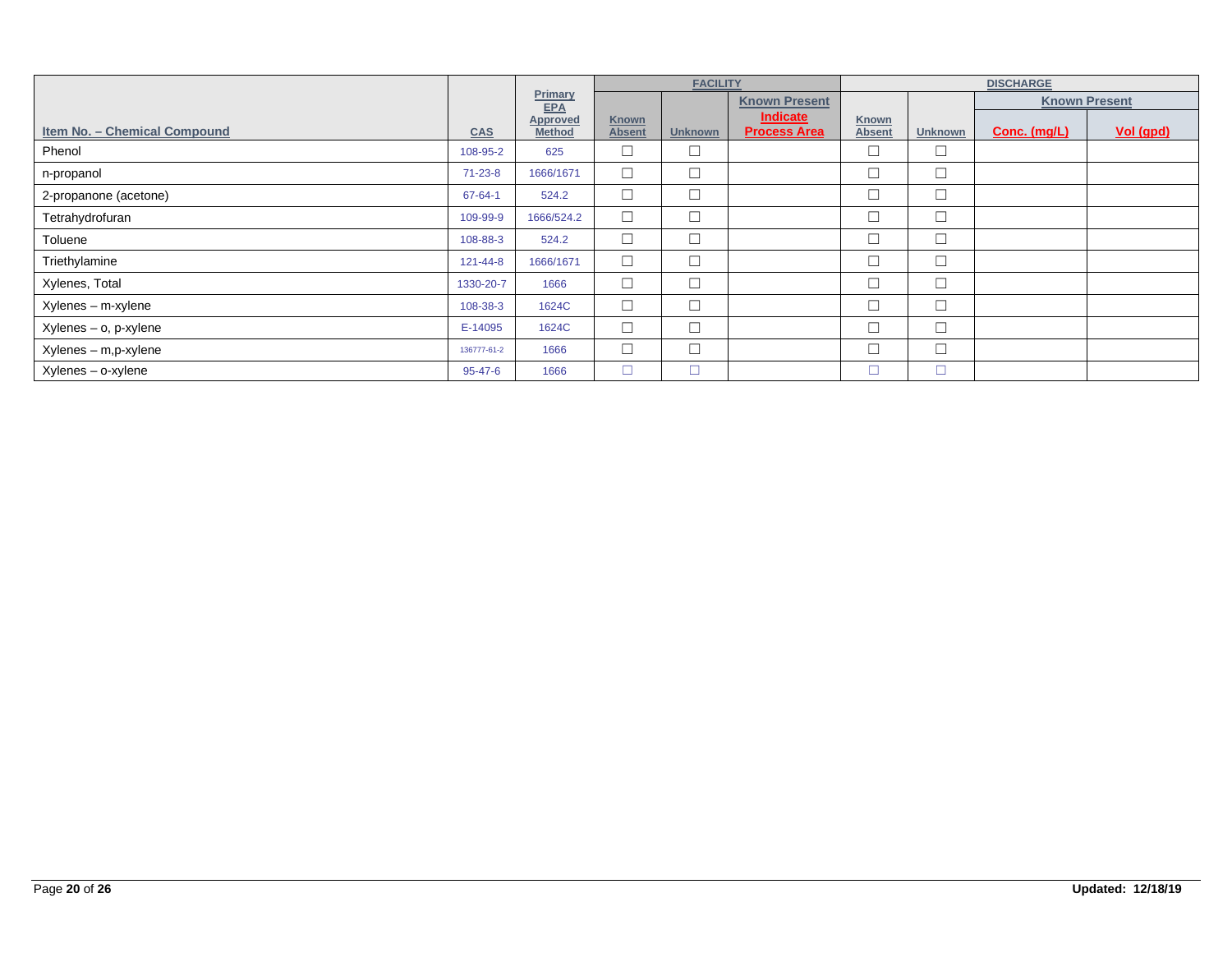#### MONITORING WAIVER

| G2 – Do you anticipate requesting a monitoring waiver for regulated pollutants which believe to not be<br>present in your process wastestream(s)?                                                                                                                                                                                                                                                                                     | l Yes | □ No |
|---------------------------------------------------------------------------------------------------------------------------------------------------------------------------------------------------------------------------------------------------------------------------------------------------------------------------------------------------------------------------------------------------------------------------------------|-------|------|
| G3 – In order to request a monitoring waiver for pollutants not present, you must provide data from at<br>least one sampling of your facility's wastewater prior o any treatment present at your facility that is<br>representative of all wastewater from all processes. The request of a monitoring waiver must be signed<br>in accordance with 40 CFR 403.12(I) and include the certification statement in 40 CFR 403.6(a)(2)(ii). |       |      |
| Do you wish to make this request?                                                                                                                                                                                                                                                                                                                                                                                                     | Yes   | ∩ No |

# H – TREATMENT INFORMATION

 $\Box$  Attach a diagram of ALL pretreatment systems. Each diagram should include a schematic of the pretreatment system & ALL related inputs & outputs. Be sure to detail the incoming process waste streams (average daily flows and potential pollutants) & include any wastestreams generated during treatment that are returned for treatment (i.e. filter press filtrate, etc). Show ALL outputs (i.e. hazardous waste generated, water returned for reuse, etc).

H1 – Is there any form of wastewater treatment practiced or planned within 3 years at this site?

| $\Box$ No  | Skip to Question G2 - Mixed Wastewater                              |
|------------|---------------------------------------------------------------------|
| $\Box$ Yes | Mark all the Treatment Technologies that apply or will apply below: |
|            |                                                                     |

| $\Box$ Air flotation              | $\Box$ lon exchange         | $\Box$ Sump                               |
|-----------------------------------|-----------------------------|-------------------------------------------|
| $\Box$ Centrifuge                 | $\Box$ pH neutralization    | $\Box$ Rainwater diversion / storage      |
| $\Box$ Chemical precipitation     | $\Box$ Ozonation            | $\Box$ Biological Treatment (specify)     |
| $\Box$ Chlorination               | $\Box$ Reverse osmosis      |                                           |
| $\Box$ Cyclone                    | $\Box$ Sand / Sediment Trap | $\Box$ Chemical Treatment (specify)       |
| $\Box$ Filtration                 | $\Box$ Screen               |                                           |
| $\Box$ Flow equalization          | $\Box$ Sedimentation        | $\Box$ Other Physical Treatment (specify) |
| $\Box$ Grease or Oil Separation   | $\Box$ Septic tank          |                                           |
| $\Box$ Grease trap or interceptor | $\Box$ Silver Recovery      | $\Box$ Other (specify)                    |
| $\Box$ Grinding filter            | $\Box$ Solvent separation   |                                           |
| $\Box$ Grit removal               | $\Box$ Spill protection     |                                           |
|                                   |                             |                                           |

#### MIXED WASTEWATER

H2 – Is process wastewater mixed with nonprocess wastewater prior to the sampling or discharge point?

| $\Box$ No  |           | Skip to Question G3 - Treatment Description |
|------------|-----------|---------------------------------------------|
| $\Box$ Yes | Describe: |                                             |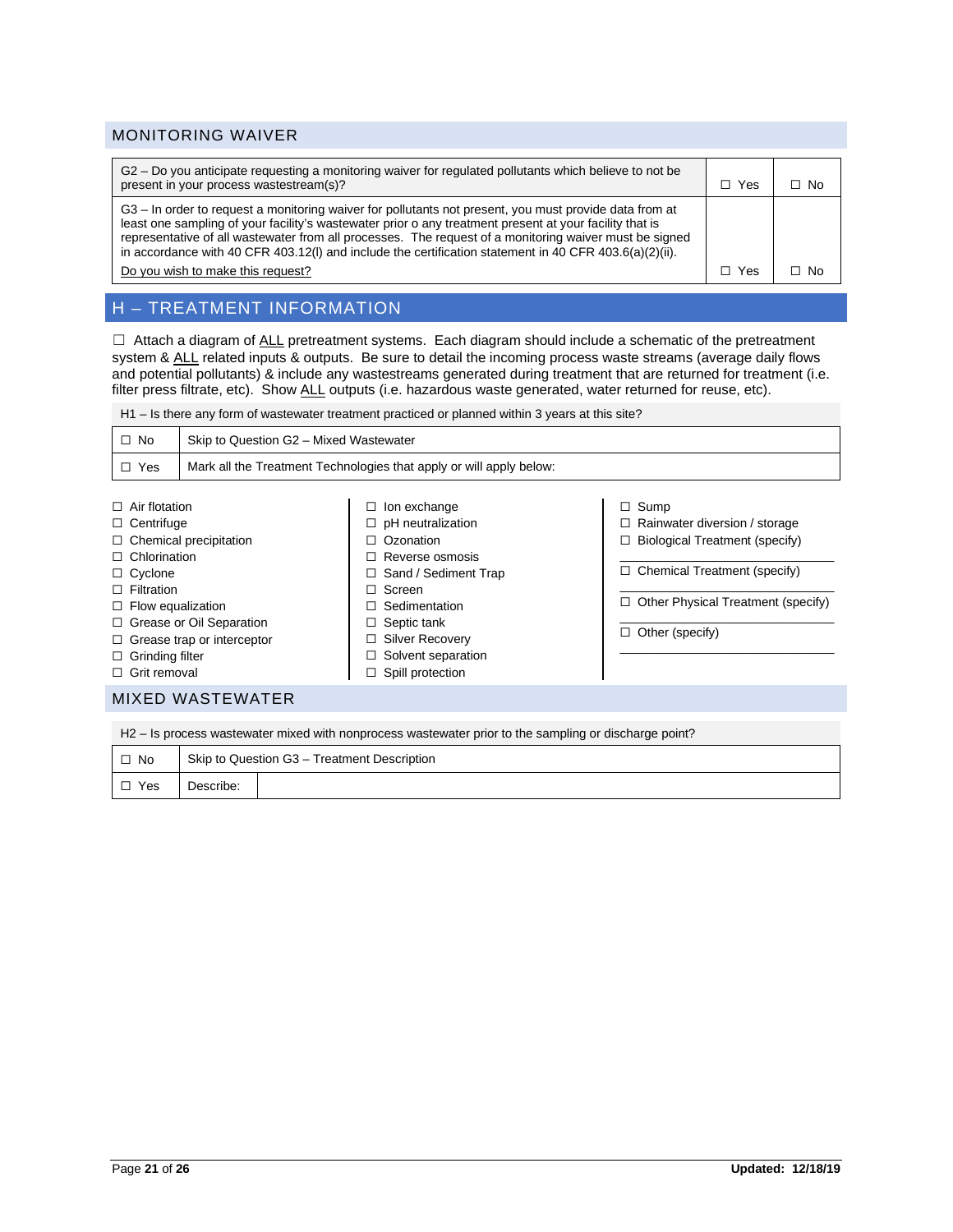### TREATMENT DESCRIPTION

| Treatment<br><b>Technology Above</b> | <b>Pollutant Loadings</b> | <b>Flow Rates</b> | Design Capacity | <b>Physical Size</b> | Operating<br>Procedures | <b>Notes</b> | Process Flow<br>Diagram<br>Attached |
|--------------------------------------|---------------------------|-------------------|-----------------|----------------------|-------------------------|--------------|-------------------------------------|
|                                      |                           |                   |                 |                      |                         |              |                                     |
|                                      |                           |                   |                 |                      |                         |              |                                     |
|                                      |                           |                   |                 |                      |                         |              |                                     |
|                                      |                           |                   |                 |                      |                         |              |                                     |

H3 - Describe the pollutant loadings, flow rates, design capacity, physical size, and operating procedures of each treatment technology checked above. Attach additional sheets if necessary.

H4 – Include process equipment, by-products, by-product disposal method, waste and by-product volumes, and design and operating conditions.

| <b>Treatment Technology</b><br>Above | Process Equipment | <b>By-Products</b> | <b>By-Product Volume</b> | <b>By-Product Disposal</b><br>Method | <b>Operating Procedures</b> | Design & Operating<br>Conditions |
|--------------------------------------|-------------------|--------------------|--------------------------|--------------------------------------|-----------------------------|----------------------------------|
|                                      |                   |                    |                          |                                      |                             |                                  |
|                                      |                   |                    |                          |                                      |                             |                                  |
|                                      |                   |                    |                          |                                      |                             |                                  |
|                                      |                   |                    |                          |                                      |                             |                                  |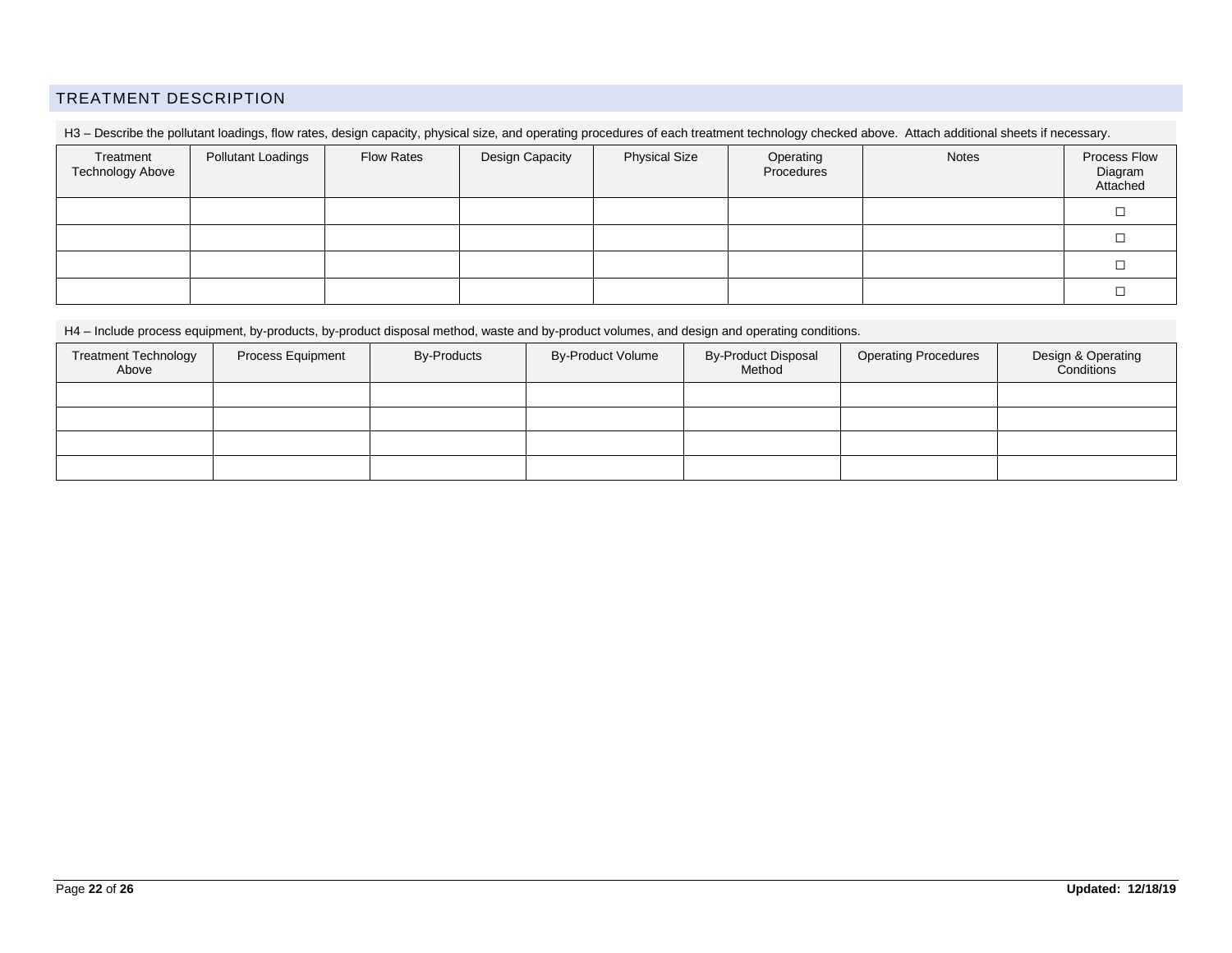H5 – Describe any changes in treatment or disposal methods planned or under construction for the wastewater discharge to the City's sanitary sewer collection system. Please include estimated completion dates.

## H6 – Do you have a treatment operator?

| $\Box$ No  | <b>Skip to Next Question</b>                                      |                                              |                  |  |
|------------|-------------------------------------------------------------------|----------------------------------------------|------------------|--|
|            | Name:                                                             |                                              |                  |  |
|            | Title:                                                            |                                              |                  |  |
| $\Box$ Yes | Phone / Email:                                                    |                                              |                  |  |
|            | Is the operator certified in the State of CO to treat wastewater? |                                              | $\Box$ No        |  |
|            | $\Box$ Yes                                                        | Include CO Certified Water Professional ID # |                  |  |
|            |                                                                   | Is the operator full time or part time?      | $\Box$ Full-time |  |
|            |                                                                   | □ Part-time (specify hours)                  |                  |  |

|                                                                                | Yes | No |
|--------------------------------------------------------------------------------|-----|----|
| H7 – Do you have a manual on the correct operation of the treatment equipment? |     |    |
| H8 – Do you have a written maintenance schedule for your treatment equipment?  |     |    |

# - SPILL PREVENTION

I1 – Do you have chemical storage containers, bins, or ponds at your site?

| $\Box$ No | <b>Skip to Next Question</b>                                                                                                                                                                                                                                                              |
|-----------|-------------------------------------------------------------------------------------------------------------------------------------------------------------------------------------------------------------------------------------------------------------------------------------------|
|           | If yes, please give a description of their location, contents, size, type and frequency and method of cleaning. Also<br>indicate in a diagram or comment on the proximity of these containers to a sewer or storm drain. Indicate if buried<br>metal containers have cathodic protection. |
| Yes       |                                                                                                                                                                                                                                                                                           |
|           |                                                                                                                                                                                                                                                                                           |

I2 – If you have chemical storage containers, bins, or ponds in manufacturing areas, could an accidental spill lead to a discharge to: (check all that apply)

| $\Box$ An onsite disposal system                          | $\Box$ Storm drain | $\Box$ to the ground                                    |  |
|-----------------------------------------------------------|--------------------|---------------------------------------------------------|--|
| $\Box$ Public Sanitary Sewer System (through floor drain) |                    | $\Box$ N/A – no possible discharge to any listed choice |  |
| $\Box$ Other (specify)                                    |                    |                                                         |  |

I3 – Do you have floor drains in your manufacturing or chemical storage area(s)?

| $\Box$ No  | Skip to Next Question               |  |
|------------|-------------------------------------|--|
| $\Box$ Yes | If yes, where do they discharge to? |  |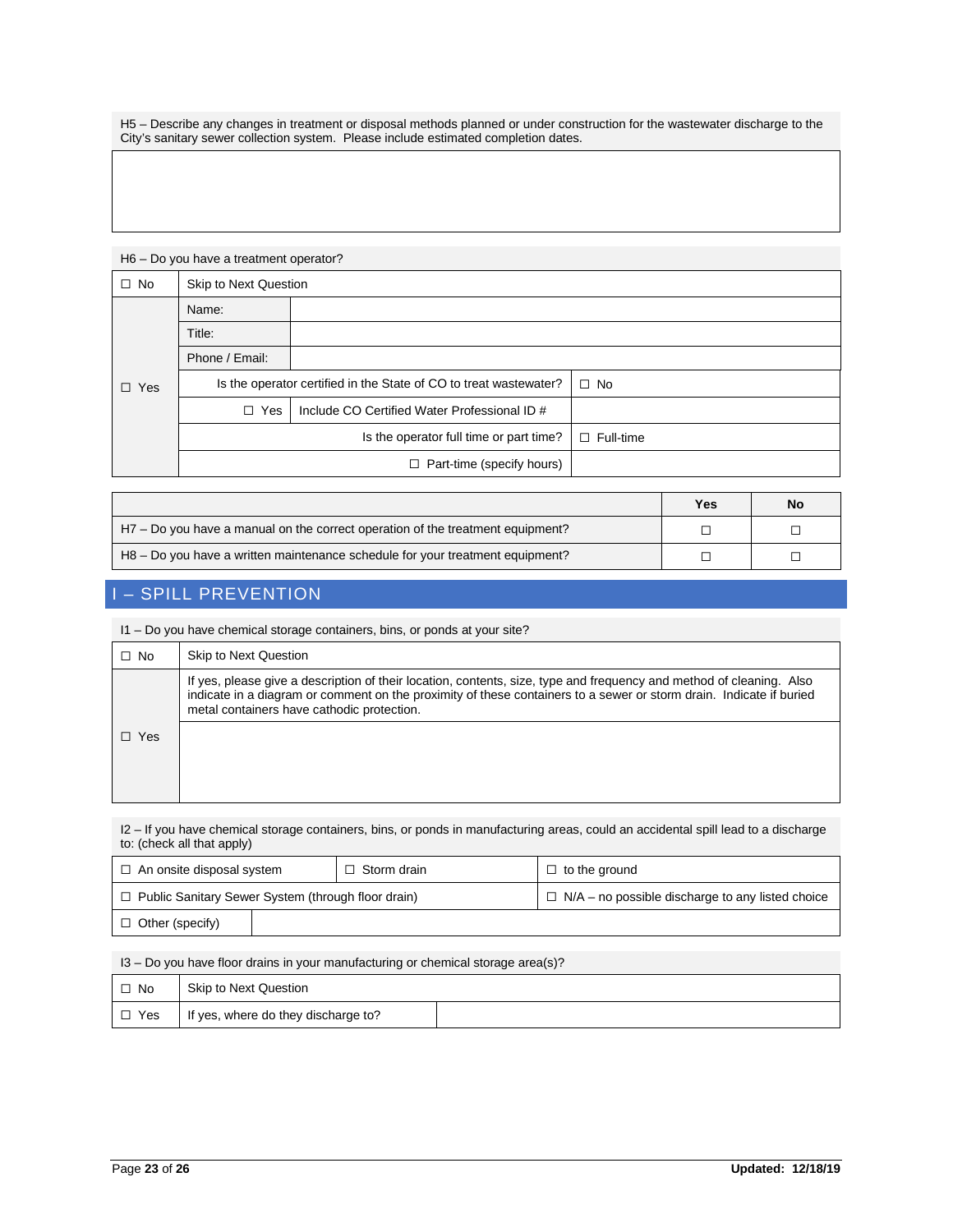I4 – Do you have an accidental spill prevention (slug control plan) to prevent spills of chemicals or slug discharges from entering the City's sanitary sewer collection system?

| $\Box$ No  | Skip to Next Question                                            |
|------------|------------------------------------------------------------------|
| $\Box$ Yes | Include a copy with form.                                        |
| $\Box$ N/A | No floor drains and/or facility only discharges domestic wastes. |

I5 – Please describe any previous spill events and remedial measures taken to prevent their reoccurrence.

### J – BEST MANAGEMENT PRACTICES

J1 – Describe the types of best management practices (BMPs) you employ to prevent pollutants from entering a facility's wastestream or from reaching a discharge point. BMPs are management and operational procedures such as schedules of activities, prohibitions of practices, maintenance procedures, and other management practices to implement the general and specific prohibitions listed in 40 CFR 403.5(a)(1) and (b). BMPs also include treatment requirements, operating procedures, and practices to control plant site runoff, spillage, or leaks, sludge, or waste disposal, or drainage from raw materials storage.

J2 – Do you have the potential for a slug discharge to the sewer system:

A slug discharge is any discharge of a non-routine episodic nature, including but not limited to an accidental spill or a noncustomary batch discharge, which has a reasonable potential to cause interference or pass through, or in any other way violate the City's regulations, local limits, or permit conditions. [40 CFR 403.8(f)(2)(v)]

| $\Box$ No  | Skip to Next Section K - Non-Discharged Wastes |                                                                                   |  |
|------------|------------------------------------------------|-----------------------------------------------------------------------------------|--|
| $\Box$ Yes | Answer the following questions:                |                                                                                   |  |
|            | J2a                                            | Describe the type of the potential slug discharge, including quality and content. |  |
|            |                                                |                                                                                   |  |
|            |                                                |                                                                                   |  |
|            | J2b                                            | Describe current mechanisms for prevention of slug discharges.                    |  |
|            |                                                |                                                                                   |  |
|            |                                                |                                                                                   |  |
|            | J2c                                            | Describe where and how raw materials are stored.                                  |  |
|            |                                                |                                                                                   |  |
|            |                                                |                                                                                   |  |

## K – NON-DISCHARGED WASTES

K1 – Are any waste liquids or sludges generated and not disposed of in the sanitary sewer system?

☐ No Skip to Next Section L – Authorized Signatures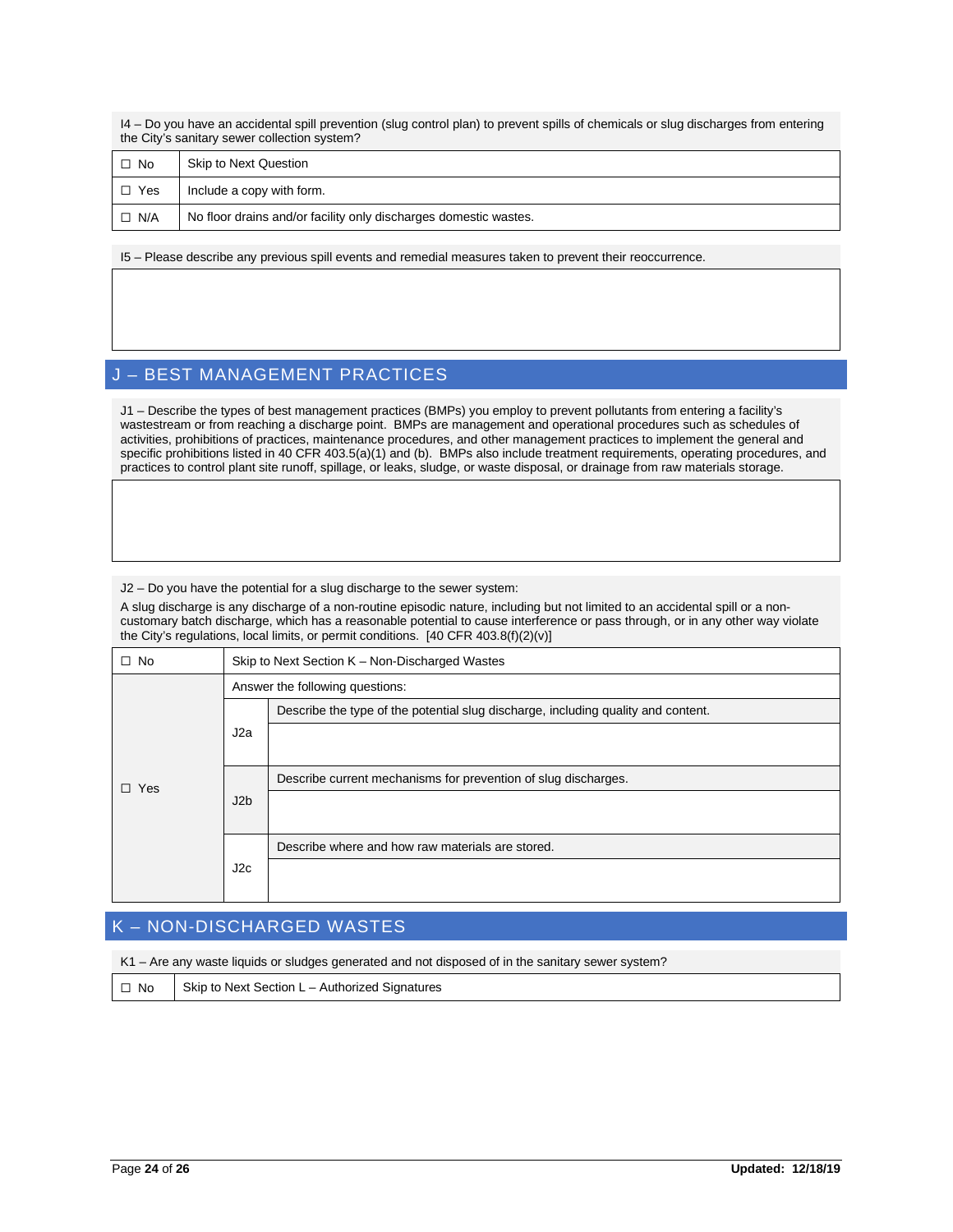| Yes    | Waste Type                 | Units per Month | Placed in Trash | On-Site Storage or<br>Treatment | Waste Hauler to a<br>Waste<br>Management<br>Facility |
|--------|----------------------------|-----------------|-----------------|---------------------------------|------------------------------------------------------|
| $\Box$ | Grease                     |                 | П               | П                               | П                                                    |
| $\Box$ | Oil                        |                 | П               |                                 | П                                                    |
| $\Box$ | Solvents                   |                 | П               |                                 | П                                                    |
| $\Box$ | Inks / Dyes                |                 | П               |                                 | П                                                    |
| $\Box$ | Paints                     |                 | П               | П                               | $\Box$                                               |
| $\Box$ | Thinners                   |                 | П               | $\Box$                          | $\Box$                                               |
| $\Box$ | Acids                      |                 | П               |                                 | $\Box$                                               |
| $\Box$ | Alkalies (Bases)           |                 | П               |                                 | $\Box$                                               |
| □      | <b>Plating Wastes</b>      |                 | П               |                                 | П                                                    |
| $\Box$ | <b>Pretreatment Sludge</b> |                 | П               | П                               | $\Box$                                               |
| $\Box$ | Pesticides                 |                 | П               |                                 | П                                                    |
| $\Box$ | Waste Product              |                 | П               |                                 | $\Box$                                               |
| $\Box$ | Other (Specify)            |                 | П               | П                               | $\Box$                                               |
|        |                            |                 | П               |                                 | $\boxtimes$                                          |
|        |                            |                 | П               |                                 | $\Box$                                               |
|        |                            |                 |                 |                                 | П                                                    |
|        |                            |                 |                 |                                 |                                                      |

K2 – If above wastes are hauled off-site for proper disposal, complete the following:

| Waste Hauler Name | <b>Address of Final</b><br>Disposal | <b>Waste Type</b> | Pick-up Frequency | EPA ID |
|-------------------|-------------------------------------|-------------------|-------------------|--------|
|                   |                                     |                   |                   |        |
|                   |                                     |                   |                   |        |
|                   |                                     |                   |                   |        |
|                   |                                     |                   |                   |        |

K3 – Describe where and how waste liquids and sludges are stored.

# L – FACILITY COMPLIANCE STATUS

L1 – Are all applicable Federal, State, or Local pretreatment standards and requirements being met on a consistent basis?

| Yes<br>П.  | Skip to Next Section M - Authorized Representative                                                                                                                                                                                     |                                 |  |  |
|------------|----------------------------------------------------------------------------------------------------------------------------------------------------------------------------------------------------------------------------------------|---------------------------------|--|--|
| $\Box$ N/A | Not yet discharging.                                                                                                                                                                                                                   |                                 |  |  |
|            | What additional operations and maintenance procedures are being considered to bring the facility into compliance?<br>List additional treatment technology or practice being considered in order to bring the facility into compliance. |                                 |  |  |
|            |                                                                                                                                                                                                                                        |                                 |  |  |
| $\Box$ No  | Provide a schedule for bring the facility incompliance. Specify major events planned along with reasonable<br>completion dates.                                                                                                        |                                 |  |  |
|            | <b>Proposed Milestone Activity</b>                                                                                                                                                                                                     | <b>Proposed Completion Date</b> |  |  |
|            |                                                                                                                                                                                                                                        |                                 |  |  |
|            |                                                                                                                                                                                                                                        |                                 |  |  |